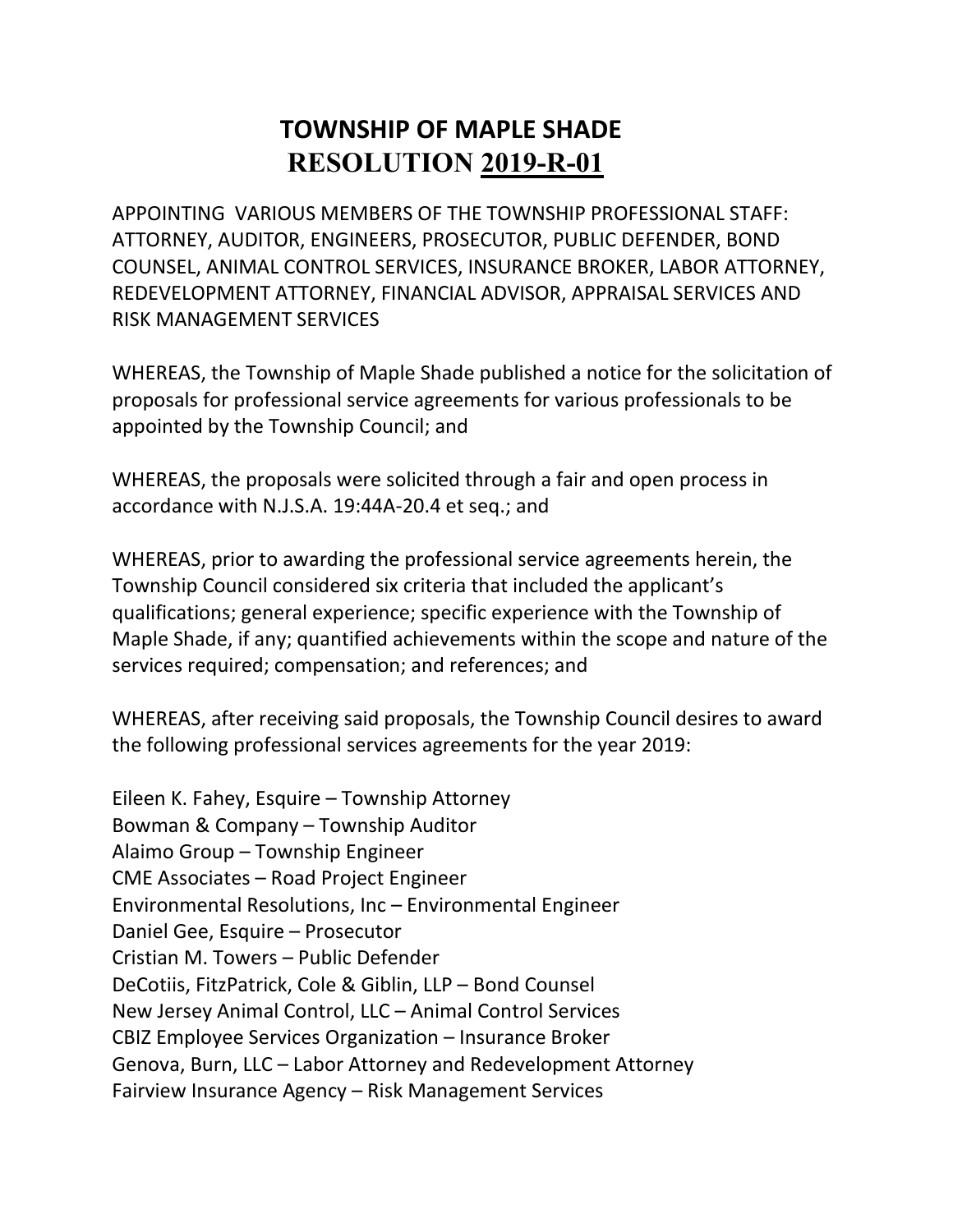Remington & Vernick Engineers - Utility/Recreation Engineer J. McHale & Associates, Inc – Appraisal Services Phoenix Advisors, LLC – Financial Advisor

### **CERTIFICATION**

I hereby certify the foregoing to be a true copy of a Resolution adopted by the Maple Shade Township Council at a meeting held on January 3, 2019.

Andrea T. McVeigh, Township Clerk

 $\overline{\phantom{a}}$  ,  $\overline{\phantom{a}}$  ,  $\overline{\phantom{a}}$  ,  $\overline{\phantom{a}}$  ,  $\overline{\phantom{a}}$  ,  $\overline{\phantom{a}}$  ,  $\overline{\phantom{a}}$  ,  $\overline{\phantom{a}}$  ,  $\overline{\phantom{a}}$  ,  $\overline{\phantom{a}}$  ,  $\overline{\phantom{a}}$  ,  $\overline{\phantom{a}}$  ,  $\overline{\phantom{a}}$  ,  $\overline{\phantom{a}}$  ,  $\overline{\phantom{a}}$  ,  $\overline{\phantom{a}}$ 

| COUNCIL      | <b>MOTION</b> | <b>SECOND</b> | <b>AYES</b> | <b>NAYS</b> | <b>ABSTAIN</b> | <b>ABSENT</b> |
|--------------|---------------|---------------|-------------|-------------|----------------|---------------|
| Manchello    |               |               | $\Lambda$   |             |                |               |
| <b>Nunes</b> |               |               |             |             |                |               |
| Volpe        |               |               |             |             |                |               |
| Wiest        |               | x             | $\Lambda$   |             |                |               |
| Kauffman     |               |               |             |             |                |               |

DATE: January 3, 2019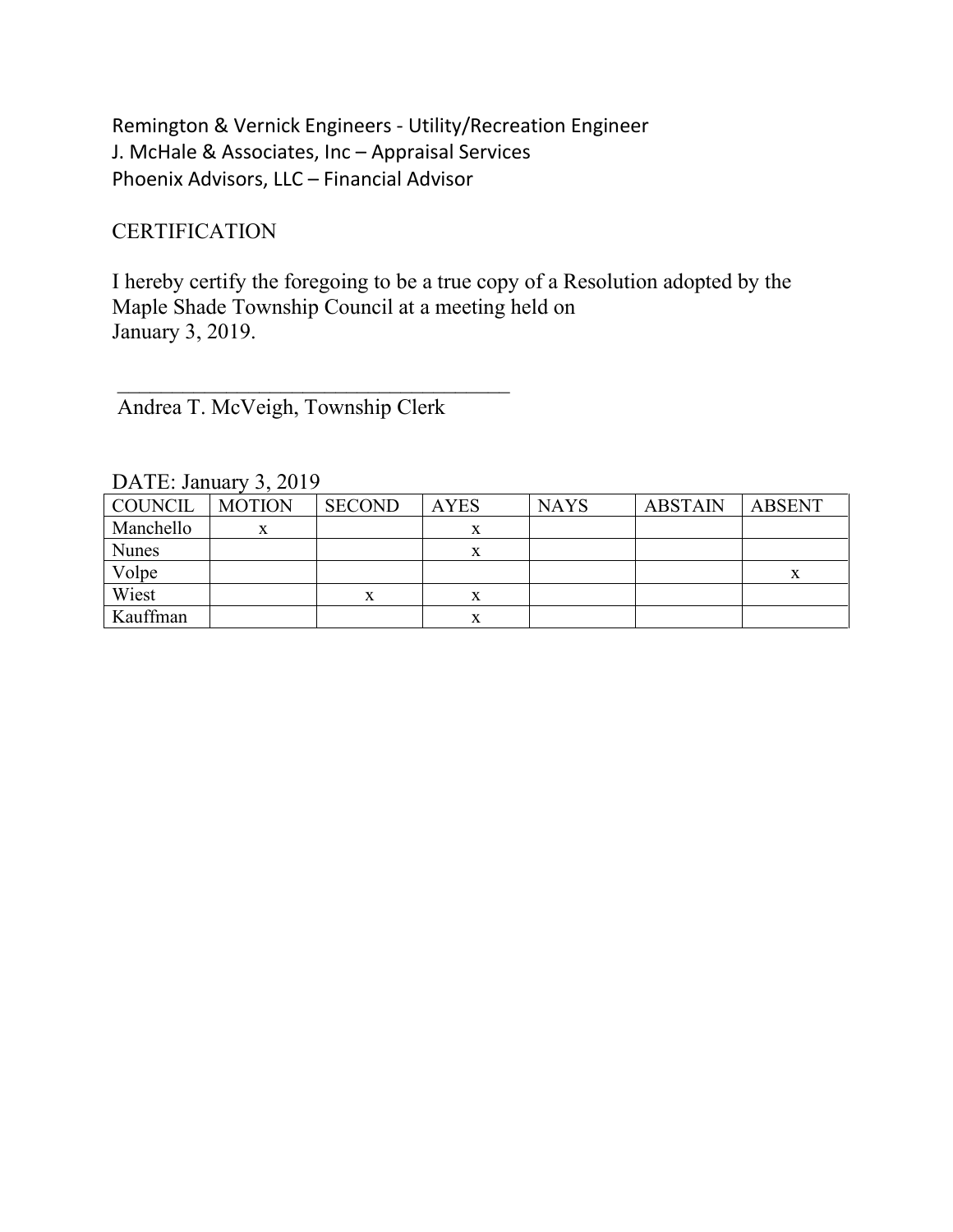#### RESOLUTION APPOINTING CHRISTINE TAYLOR AS TAX COLLECTOR TO FILL UNEXPIRED TERM ENDING DECEMBER 31, 2021

WHEREAS, there exists a vacancy in the office of the Tax Collector in the Township of Maple Shade; and

WHEREAS, Christine Taylor has obtained her Tax Collector certificate as required by

N.J.S.A. 40A:9-145.2 and has previously served as a Municipal Tax Collector; and

WHEREAS, the Township Council finds Christine Taylor to possess the necessary qualifications to hold the office of Township Tax Collector.

NOW, THEREFORE, BE IT RESOLVED, by the Township Council of the Township of Maple Shade, in the County of Burlington and State of New Jersey, as follows:

1. That the Township Council hereby appoints Christine Taylor to fill the unexpired term of Michele Adams ending on December 31, 2021.

2. That this appointment shall be effective as of January 1, 2019.

#### **CERTIFICATION**

I hereby certify the foregoing to be a true copy of a Resolution adopted by the Maple Shade Township Council at a meeting held on January 3, 2019.

Andrea T. McVeigh, Township Clerk

 $\mathcal{L}_\text{max}$  , and the set of the set of the set of the set of the set of the set of the set of the set of the set of the set of the set of the set of the set of the set of the set of the set of the set of the set of the

| $DATL$ . January J. $201J$ |               |                |             |             |                |               |
|----------------------------|---------------|----------------|-------------|-------------|----------------|---------------|
| COUNCIL                    | <b>MOTION</b> | <b>SECOND</b>  | <b>AYES</b> | <b>NAYS</b> | <b>ABSTAIN</b> | <b>ABSENT</b> |
| Manchello                  | x             |                |             |             |                |               |
| <b>Nunes</b>               |               |                |             |             |                |               |
| Volpe                      |               |                |             |             |                | л             |
| Wiest                      |               | v<br>$\Lambda$ |             |             |                |               |
| Kauffman                   |               |                |             |             |                |               |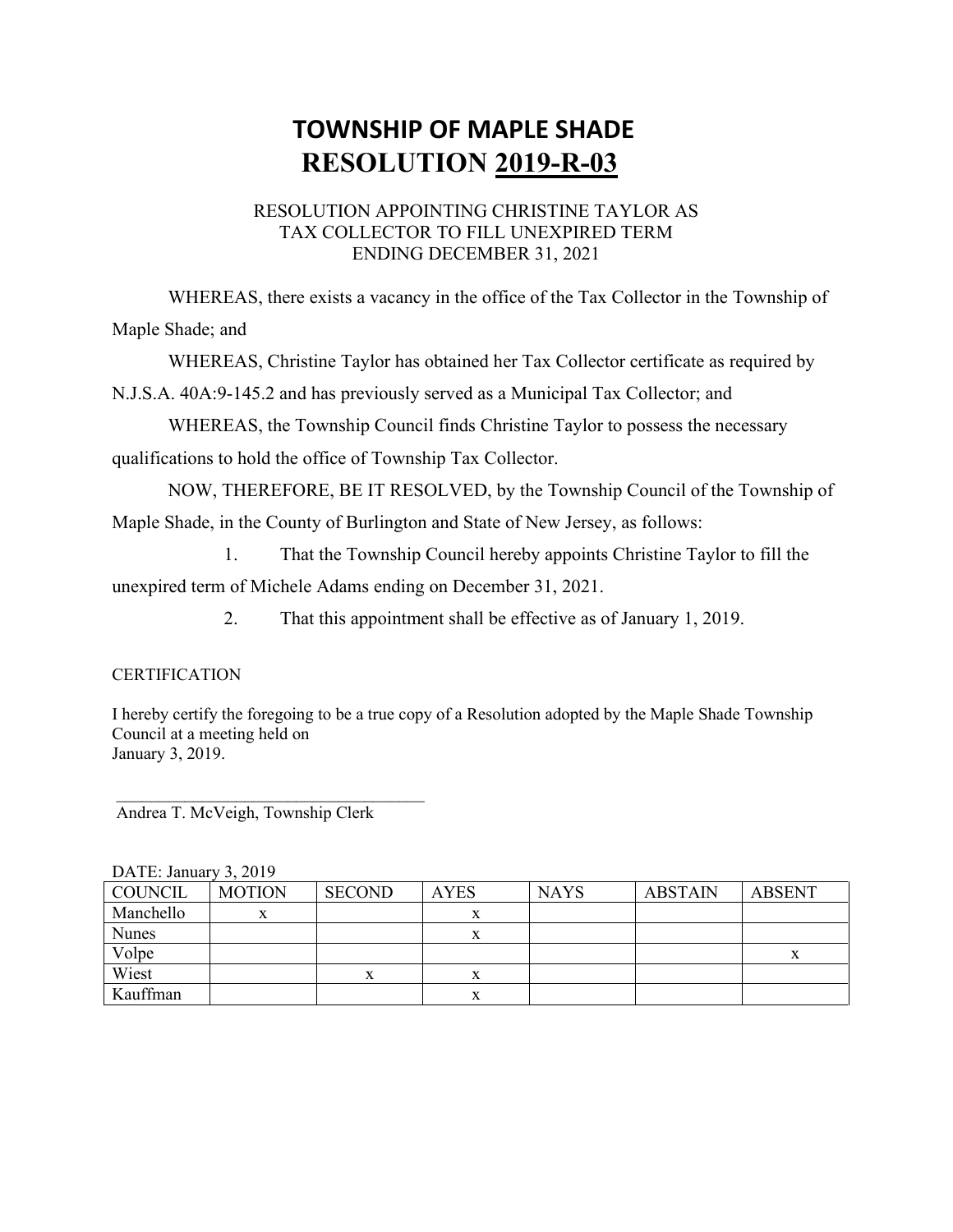### APRROVE CASH MANAGEMENT PLAN

WHEREAS, under the requirements of NJSA 40A:5-14 and upon the recommendation of the Chief Financial Officer, the Township of Maple Shade is mandated to establish a Cash Management Plan to provide a guide to Municipal Officials and employees in carrying out their duties concerning the receipt and disbursement of all funds of the Township of Maple Shade.

The Chief Financial Officer is directed to use this cash management plan as the guide in depositing and investing the Town of Maple Shade's funds. The following Government Unit Deposit Protection Act (GUDPA) approved banks are authorized depositories for deposit of funds:

- 1. Columbia Savings Bank
- 2. New Jersey Cash Management Plan
- 3. New Jersey Asset and Rebate Management Program

All warrants or checks for the disbursement of money shall be made by any four (4) of the following officials and facsimile signatures may be used:

Township Manager Chief Financial Officer Treasurer Payroll Manager

The Township Manager and Chief Financial Officer are empowered to invest cash funds as bank balances will allow from time to time in order to realize a revenue. The above stated officers are authorized to transfer funds electronically for the purpose of investments and payroll only.

The following are authorized as suitable investments:

- Interest bearing bank accounts in banks as authorized above for deposit of local unit funds (GUDPA approved)
- Certificates of deposit in GUDPA approved banking institutions
- Bonds or other obligations of the United States of America or obligations guaranteed by the United States of America. This includes instruments such as treasury Bills, Notes and Bonds
- Government money market mutual funds that comply with N.J.S.A 40A:5-15.1 (e)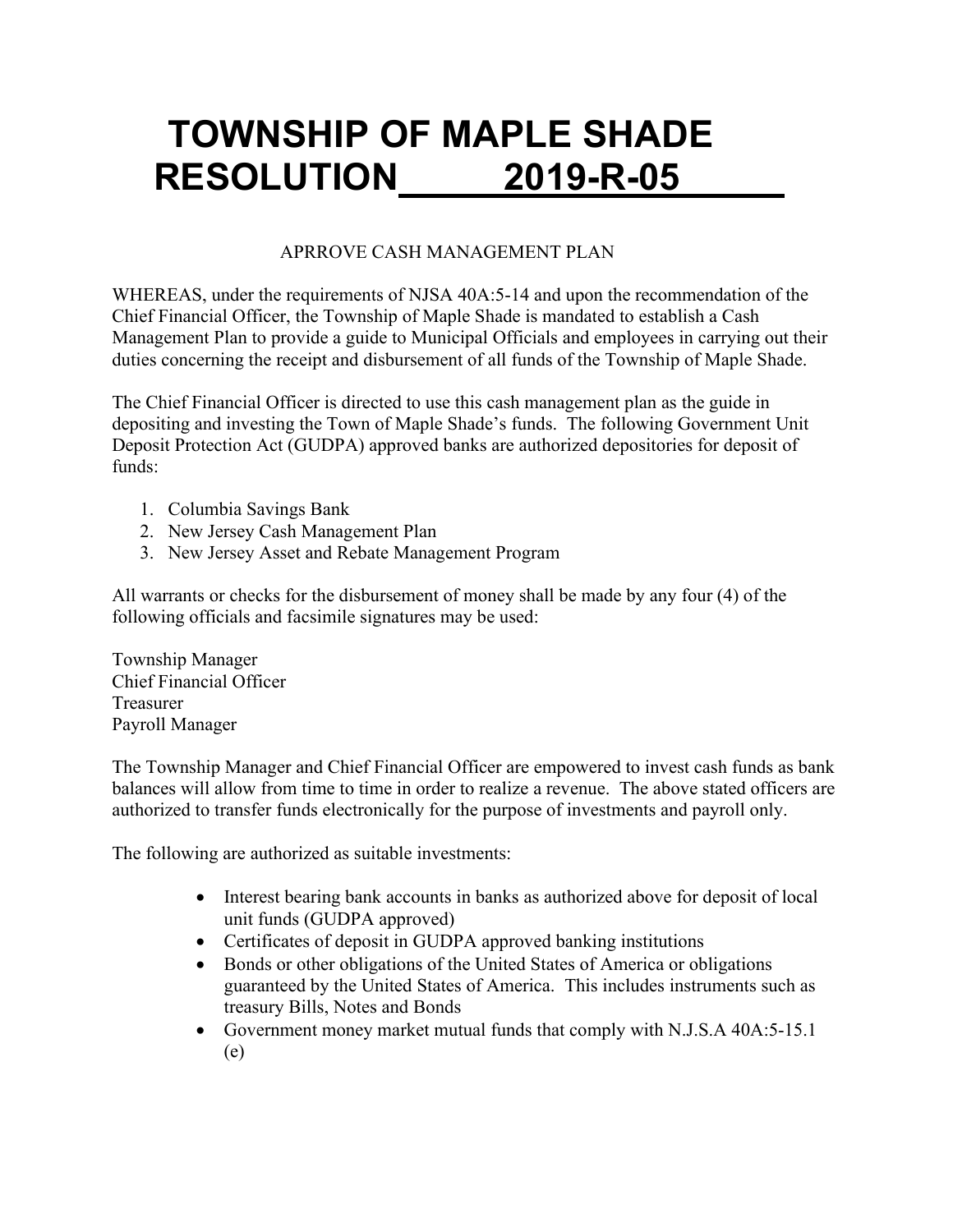- Any federal agency or instrumentality obligation authorized by Congress that matures within 397 days from the date of purchase, and has a fixed rate of interest not dependent on any index or external factors.
- Bonds or other obligations of the local unit or school district of which the Town is a part.
- Any other obligation with maturities not exceeding 397 days as permitted by the State Division of Investments.
- Local government investment pools which comply with N.J.S.A. 40A:5 -15.1(e)and conditions set by the Division of Local Government Services
- New Jersey Cash Management fund.
- Repurchase agreements of fully collateralized securities which comply with N.J.S.A. 40A:5 -15.1(e)
- New Jersey Asset & Rebate Management Program
- New Jersey CLASS

There are no approved security broker/dealers. In the event that a security broker/dealer should be approved during the year, the registered principal of said brokerage firm so approved shall be provided with and sign an acknowledgement that they have seen and reviewed the cash management plan.

Each month the Chief Financial Officer shall prepare a report for the Administrator that consists of the following:

- A summary of all investments made or redeemed for the month
- A listing of any and all financial institutions holding local unit funds
- The class or type of securities purchased or funds deposited
- Income earned on deposits and investments
- Market value of investments and disclosure as to how the value was determined if applicable
- A list of accounts or deposits that do not earn interest

This document shall constitute the cash management policy of the Township.

Any official involved with the selection of depositories, investments, broker/dealers shall disclose any material business or personal relationship to the Manager and to the Local Finance Board or Local Ethics Board as applicable.

Any official who, in the course of his/her duties deposits or invests in accordance with this plan shall be relieved of any liability for loss.

I hereby certify the foregoing to be a true copy of a Resolution adopted by the Township Council of the Township of Maple Shade, County of Burlington and State of New Jersey at a meeting held on January 3, 2019.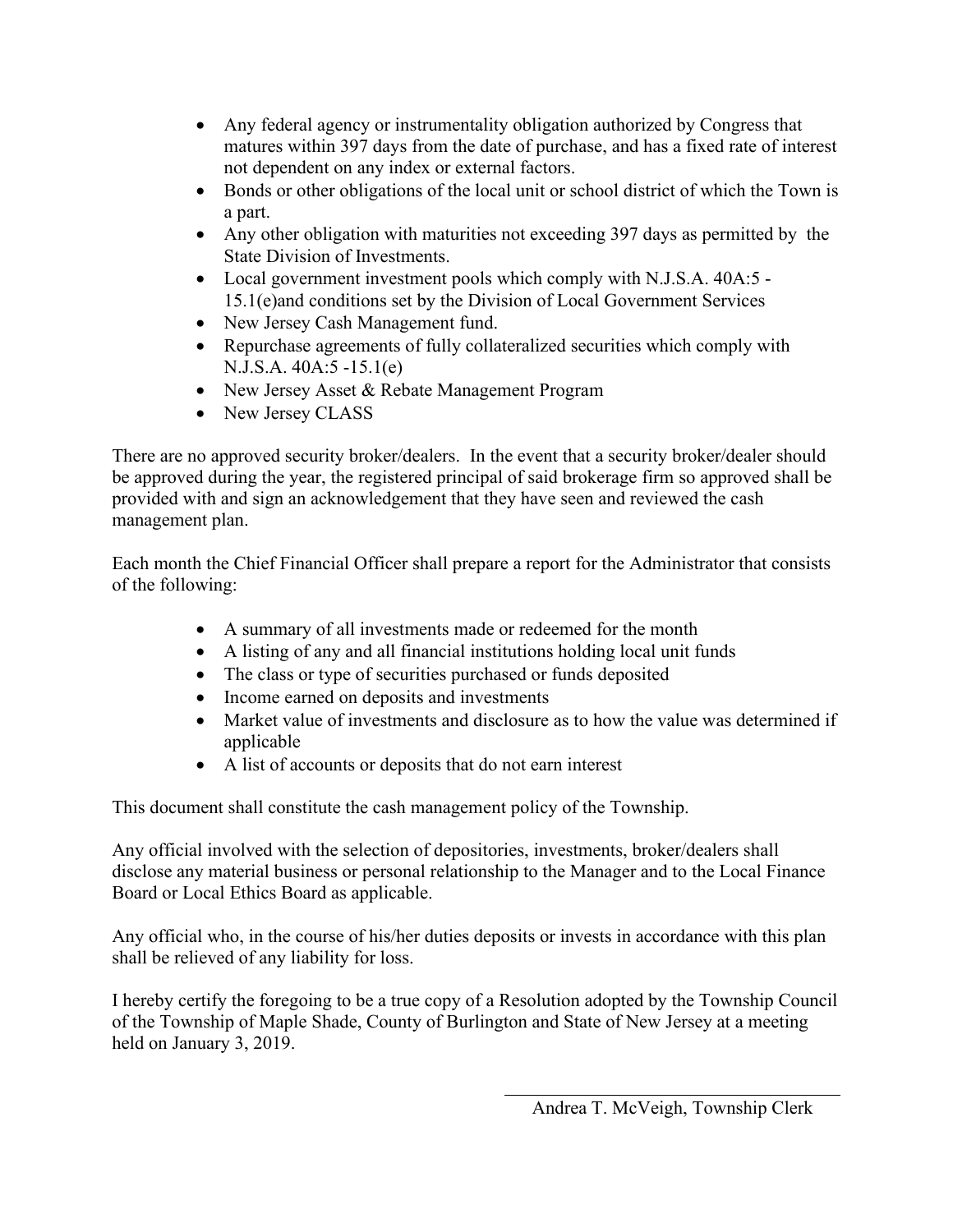DATE: January 3, 2019

| <b>COUNCIL</b> | <b>MOTION</b> | <b>SECOND</b> | <b>AYES</b> | <b>NAYS</b> | <b>ABSTAIN</b> | <b>ABSENT</b> |
|----------------|---------------|---------------|-------------|-------------|----------------|---------------|
| Manchello      | x             |               | л           |             |                |               |
| <b>Nunes</b>   |               |               | х           |             |                |               |
| Volpe          |               |               |             |             |                | л             |
| Wiest          |               |               | $\Lambda$   |             |                |               |
| Kauffman       |               |               | $\Lambda$   |             |                |               |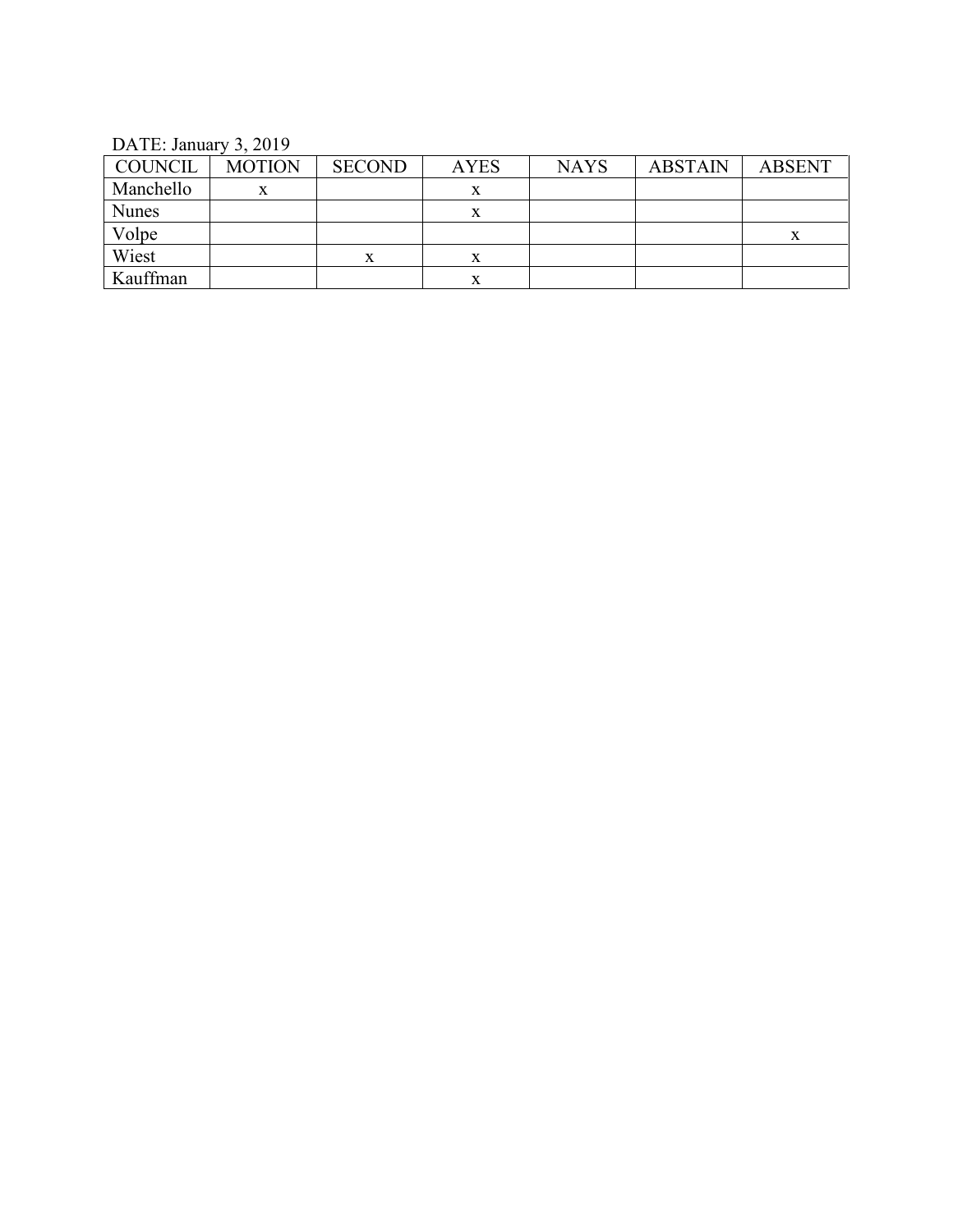#### NAME DEPOSITORY FOR MUNICIPAL FUNDS

WHEREAS, the laws of the State of New Jersey require that financial institutions to be used as depositories for municipal funds be approved by the Governing Body each year; and

WHEREAS, the Township Council of the Township of Maple Shade in the County of Burlington and State of New Jersey desires to act in accordance with the aforementioned requirements.

NOW, THEREFORE, BE IT RESOLVED by the Township Council of the Township of Maple Shade in the County of Burlington and State of New Jersey as follows:

- 1. That the Township Council hereby names the following institutions as depositories of Municipal funds for the year 2019:
	- 1. Columbia Savings Bank
	- 2. New Jersey Cash Management Plan
	- 3. New Jersey Asset and Rebate Management Program

I hereby certify the foregoing to be a true copy of a Resolution adopted by the Township Council of the Township of Maple Shade, County of Burlington and State of New Jersey at a meeting held on January 3, 2019.

Andrea T. McVeigh, Township Clerk

 $\mathcal{L}_\text{max}$  , which is a set of the set of the set of the set of the set of the set of the set of the set of the set of the set of the set of the set of the set of the set of the set of the set of the set of the set of

| <b>COUNCIL</b> | <b>MOTION</b> | <b>SECOND</b> | <b>AYES</b> | <b>NAYS</b> | <b>ABSTAIN</b> | <b>ABSENT</b> |
|----------------|---------------|---------------|-------------|-------------|----------------|---------------|
| Manchello      |               |               |             |             |                |               |
| <b>Nunes</b>   |               |               |             |             |                |               |
| Volpe          |               |               |             |             |                |               |
| Wiest          |               | х             |             |             |                |               |
| Kauffman       |               |               |             |             |                |               |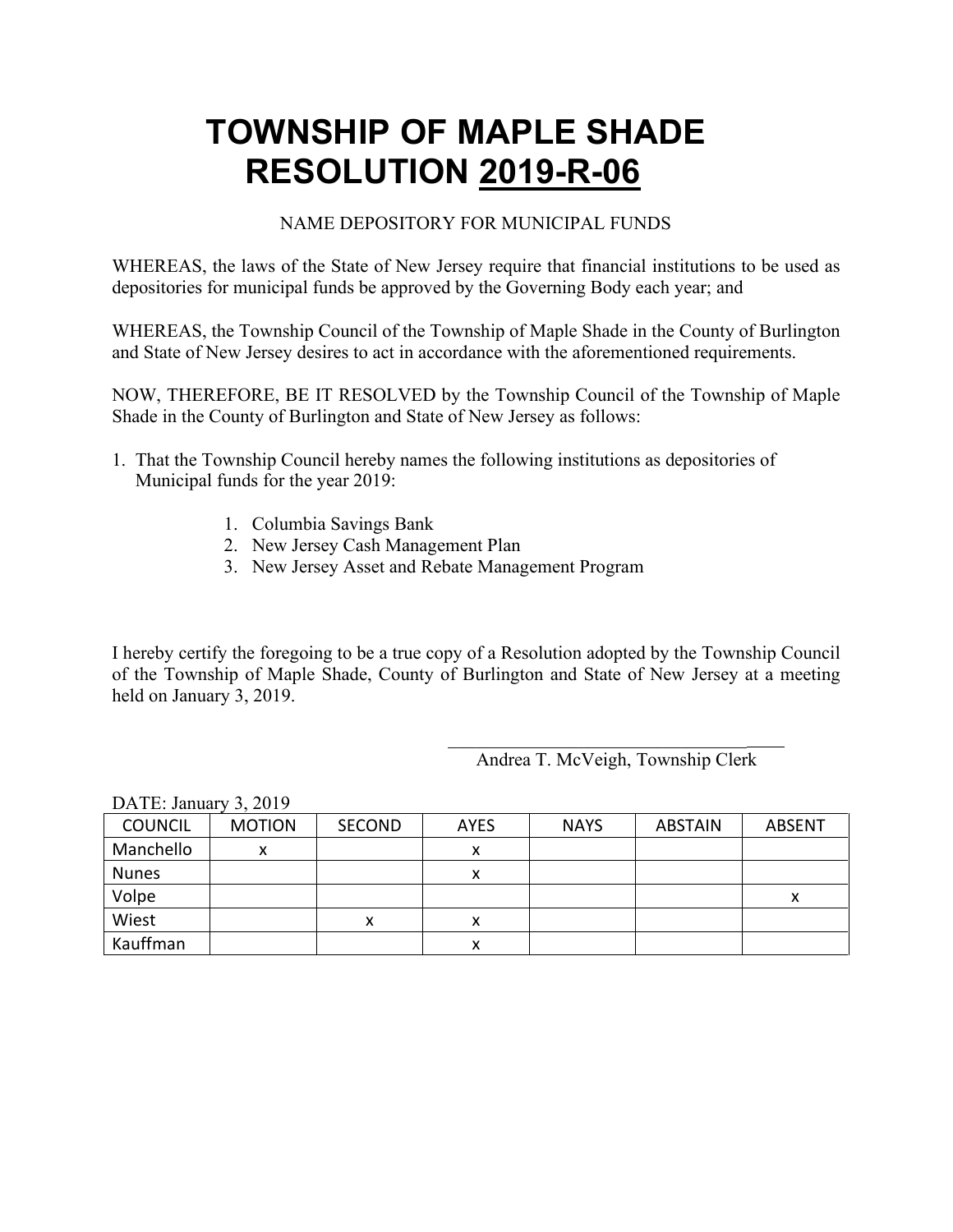#### DESIGNATE OFFICIAL NEWSPAPERS

WHEREAS, N.J.S.A. 40A:53-1 states that a Governing Body of a municipality may designate an official newspaper for the publication of all advertisements and local notices required by law to be published by the municipality; and

WHEREAS, Section C40:49 of Public Law 1975, Chapter 231, State of New Jersey provides the notices of meetings will be transmitted to two newspapers in the Act.

NOW, THEREFORE, BE IT RESOLVED by the Township Council of the Township of Maple Shade in the County of Burlington and State of New Jersey, as follows:

- 1. That the Courier Post and the Maple Shade Progress newspapers are hereby designated as the official newspapers for the publication of all advertisements, legals and notices required by law to be published by the municipality for the year 2019.
- 2. That, in addition, the Burlington County Times and Newsweekly are designated as the newspapers to receive bid notices, legals, and other advertisements of the Municipality designed to publicize Township activities for the year 2019.

I hereby certify the foregoing to be a true copy of a Resolution adopted by the Township Council of the Township of Maple Shade, County of Burlington and State of New Jersey at a meeting held on January 3, 2019.

Andrea T. McVeigh, Township Clerk

| <b>COUNCIL</b> | <b>MOTION</b> | <b>SECOND</b> | <b>AYES</b> | <b>NAYS</b> | <b>ABSTAIN</b> | <b>ABSENT</b> |
|----------------|---------------|---------------|-------------|-------------|----------------|---------------|
| Manchello      | Λ             |               | ́           |             |                |               |
| <b>Nunes</b>   |               |               | $\lambda$   |             |                |               |
| Volpe          |               |               |             |             |                | ᄉ             |
| Wiest          |               | x             | $\lambda$   |             |                |               |
| Kauffman       |               |               | x           |             |                |               |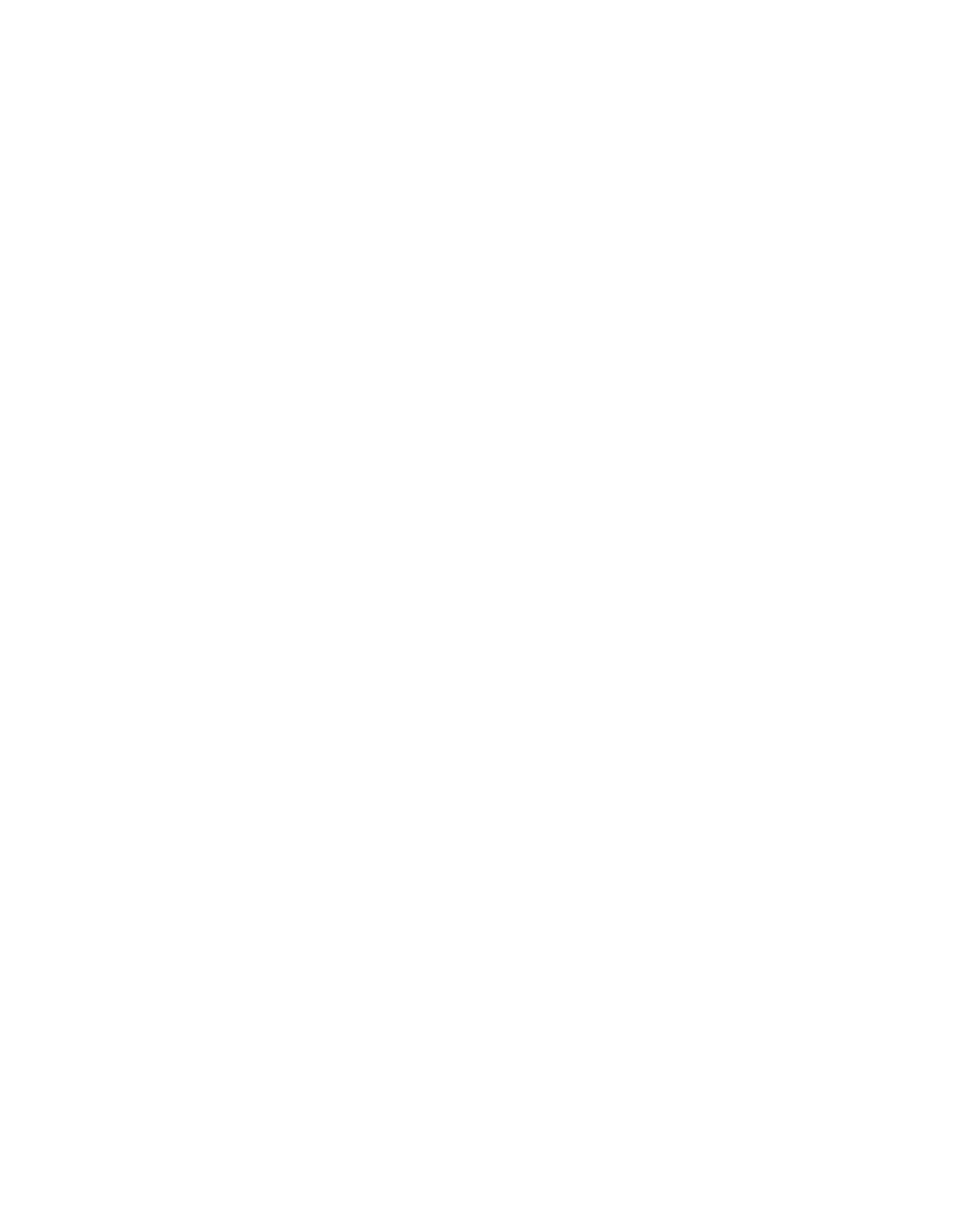### **SITE PLAN REVIEW BOARD 2019**

| <b>NAME</b>                              | <b>TERM EXPIRES</b> | <b>CLASS</b> |
|------------------------------------------|---------------------|--------------|
| <b>Frank Troso</b>                       | 12-31-2019          | IV           |
| Teresa Porrini                           | 12-31-2019          | IV           |
| Angelo Spinelli                          | 12-31-2019          | IV           |
| <b>ALTERNATE</b><br>John Gee, Alt. No. 1 | 12-31-2019          |              |

Councilperson Nunes 12-13-2019 R & V Engineers - Engineer

I hereby certify the foregoing to be a true copy of a Resolution adopted by the Township Council of the Township of Maple Shade, County of Burlington and State of New Jersey at a meeting held on January 3, 2019.

Andrea T. McVeigh, Township Clerk

 $\mathcal{L}_\text{max}$  , which is a set of the set of the set of the set of the set of the set of the set of the set of the set of the set of the set of the set of the set of the set of the set of the set of the set of the set of

| <b>COUNCIL</b> | <b>MOTION</b> | <b>SECOND</b> | <b>AYES</b> | <b>NAYS</b> | <b>ABSTAIN</b> | <b>ABSENT</b> |
|----------------|---------------|---------------|-------------|-------------|----------------|---------------|
| Manchello      | x             |               | х           |             |                |               |
| <b>Nunes</b>   |               |               | Λ           |             |                |               |
| Volpe          |               |               |             |             |                |               |
| Wiest          |               | x             | χ           |             |                |               |
| Kauffman       |               |               |             |             |                |               |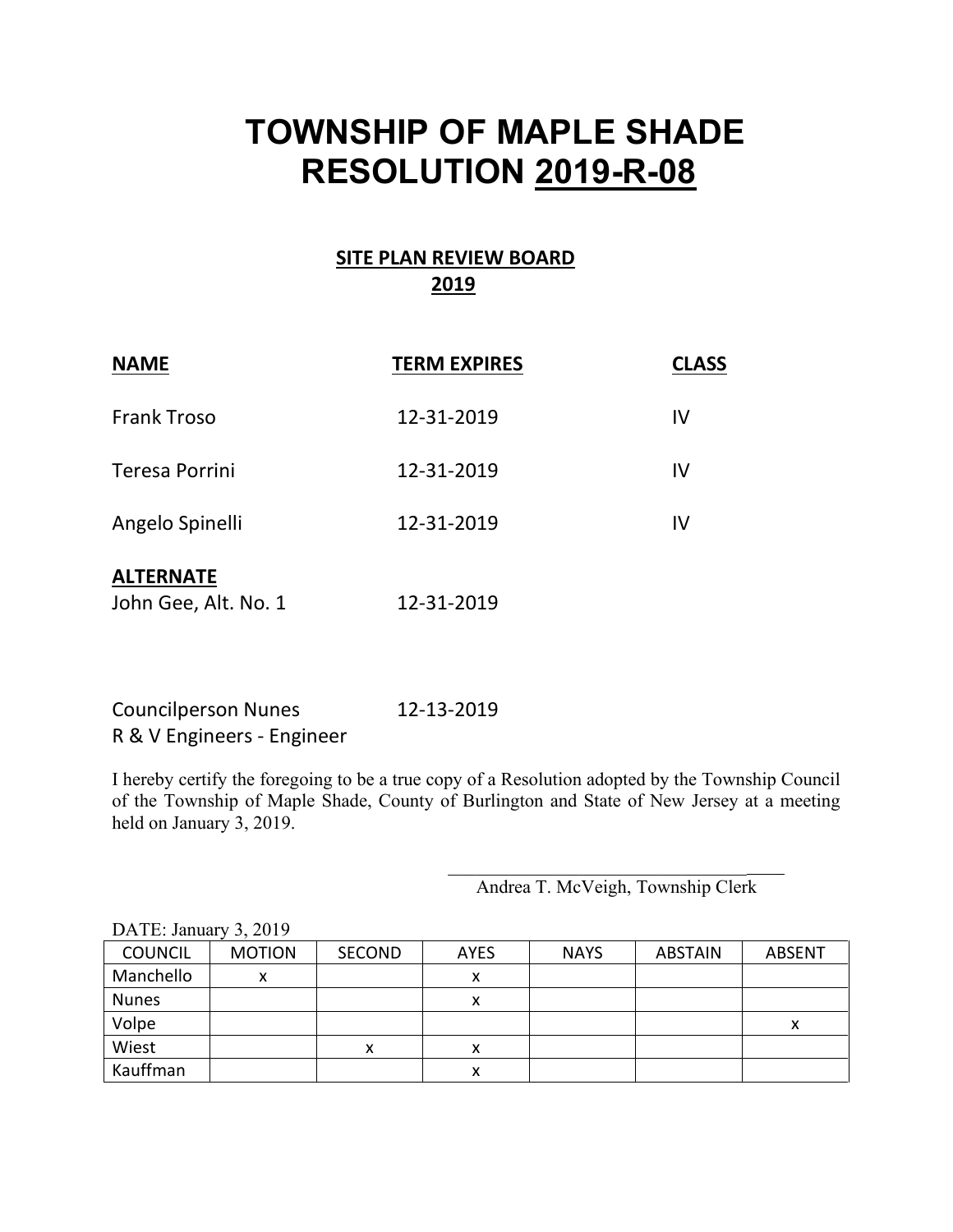### **ZONING BOARD MEMBERS 2019**

| <b>NAME</b>           | <b>TERM EXPIRES</b> | <b>CLASS</b> |
|-----------------------|---------------------|--------------|
| Lu Valentino          | 12/31/2019          | IV           |
| Steven Schmidt        | 12/31/2022          | IV           |
| <b>Richard Borden</b> | 12/31/2021          | Alt. $\#1$   |
| Dawn Sadlowski        | 12/31/2020          | Alt. $#2$    |

Robert Kingsbury, Esq., Solicitor R&V Engineers – Engineer ERI – Environmental Engineer

I hereby certify the foregoing to be a true copy of a Resolution adopted by the Township Council of the Township of Maple Shade, County of Burlington and State of New Jersey at a meeting held on January 3, 2019.

> $\mathcal{L}_\text{max}$  and  $\mathcal{L}_\text{max}$  and  $\mathcal{L}_\text{max}$  and  $\mathcal{L}_\text{max}$ Andrea T. McVeigh, Township Clerk

| COUNCIL      | <b>MOTION</b> | <b>SECOND</b> | <b>AYES</b> | <b>NAYS</b> | <b>ABSTAIN</b> | <b>ABSENT</b> |
|--------------|---------------|---------------|-------------|-------------|----------------|---------------|
| Manchello    |               |               |             |             |                |               |
| <b>Nunes</b> |               |               |             |             |                |               |
| Volpe        |               |               |             |             |                |               |
| Wiest        |               | x             |             |             |                |               |
| Kauffman     |               |               |             |             |                |               |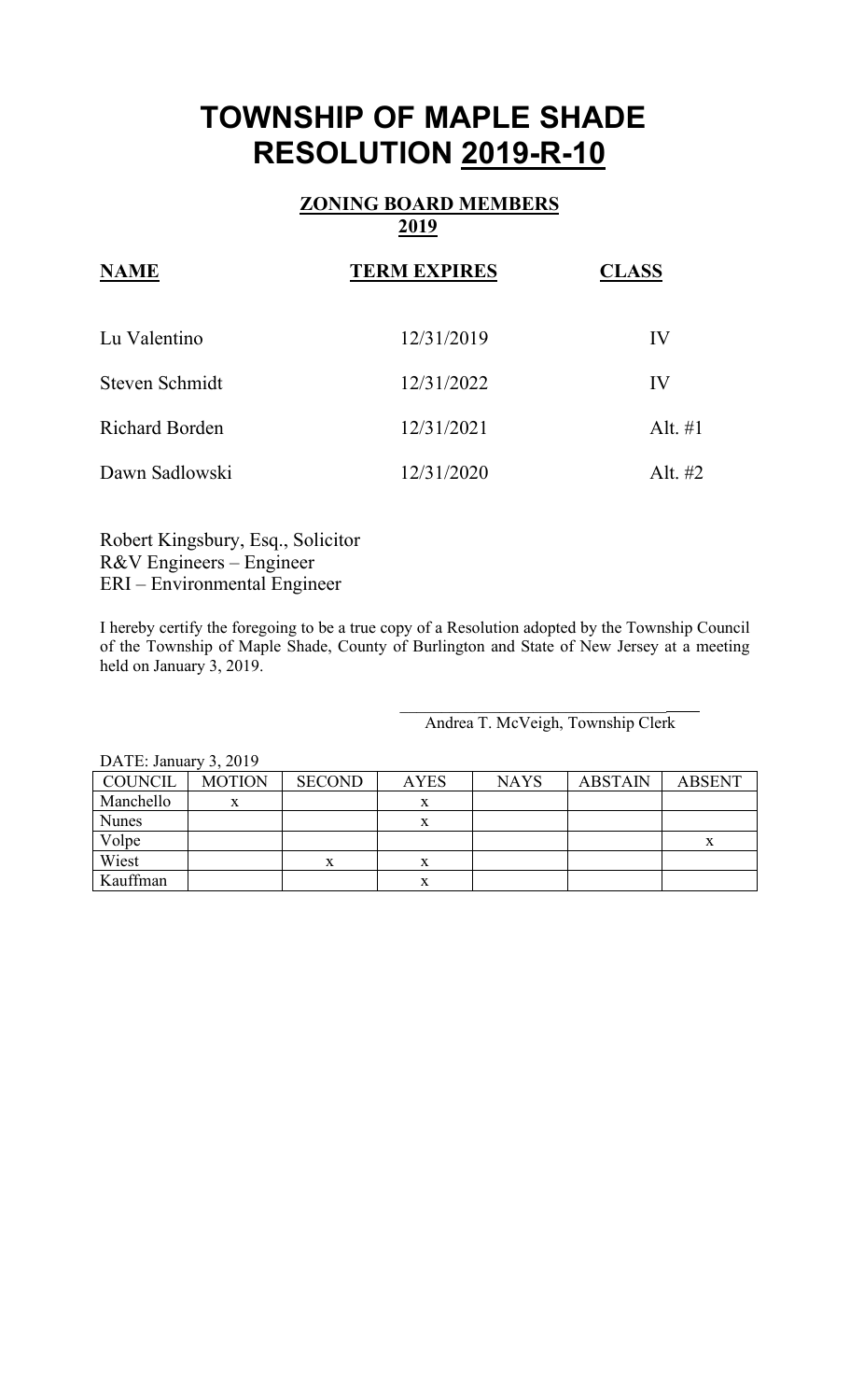### APPOINT MEMBERS ADVISORY BOARD OF COMMERCE

WHEREAS, the Township Council of the Township of Maple Shade, by Ordinance No. 1975-5 created an Advisory Board of Commerce and the Township Council desires to appoint individuals to serve as members of said Board.

NOW, THEREFORE, BE IT RESOLVED, by the Township Council of the Township of Maple Shade, in the County of Burlington and State of New Jersey, that the following individuals are hereby appointed members of the Maple Shade Township Advisory Board of Commerce for the following terms:

| <b>TERM</b> |
|-------------|
| 12/31/21    |
| 12/31/21    |
| 12/31/21    |
| 12/31/21    |
| 12/31/21    |
| 12/31/21    |
| 12/31/19    |
| 12/31/19    |
| 12/31/19    |
| 12/31/19    |
| 12/31/19    |
|             |

I hereby certify the foregoing to be a true copy of a Resolution adopted by the Township Council of the Township of Maple Shade, County of Burlington and State of New Jersey at a meeting held January 3, 2019.

Andrea T. McVeigh, Township Clerk

| DATE: January 3, 2019 |               |               |             |             |                |               |
|-----------------------|---------------|---------------|-------------|-------------|----------------|---------------|
| COUNCIL               | <b>MOTION</b> | <b>SECOND</b> | <b>AYES</b> | <b>NAYS</b> | <b>ABSTAIN</b> | <b>ABSENT</b> |
| Manchello             | X             |               |             |             |                |               |
| <b>Nunes</b>          |               |               | х           |             |                |               |
| Volpe                 |               |               |             |             |                |               |
| Wiest                 |               | X             |             |             |                |               |
| Kauffman              |               |               | л           |             |                |               |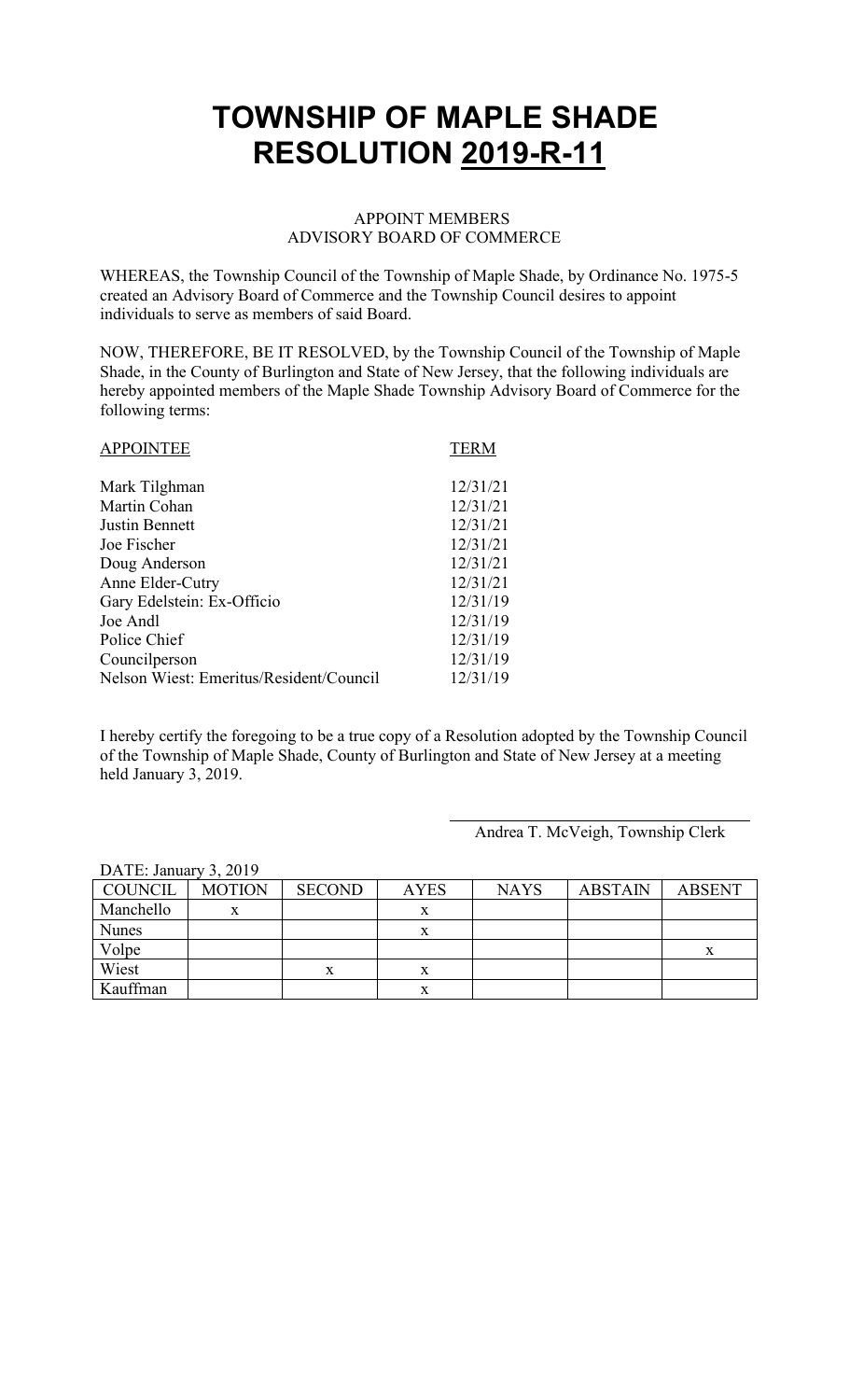#### APPOINT MEMBERS OF GREEN TEAM ADVISORY COMMITTEE

WHEREAS, pursuant to Ordinance No. 2013-4, the Township Council created a Green Team Advisory Committee to begin the process of focusing on "green" issues within the Township; and

WHEREAS, Ordinance No. 2013-4 provides for the Green Team to consist of eight (8) regular voting members and five (5) non-voting members consisting of Township employees and elected officials; and

WHEREAS, the Township Council now seeks to reappoint the following voting members of the Green Team Advisory Committee.

NOW, THEREFORE, BE IT RESOLVED, by the Township Council of the Township of Maple Shade, in the County of Burlington and State of New Jersey, as follows:

1. The following individuals are hereby appointed as voting members of the Green Team Advisory Committee for the term indicated:

| Charles Kauffman:  | for a term expiring December 31, 2019 |
|--------------------|---------------------------------------|
| Jenn Lucas:        | for a term expiring December 31, 2019 |
| Ellen McDowell:    | for a term expiring December 31, 2019 |
| Lou Manchello:     | for a term expiring December 31, 2019 |
| Heather Talarico   | for a term expiring December 31, 2019 |
| <b>Rick Winter</b> | for a term expiring December 31, 2019 |

The following non-voting members are appointed for a one-year term expiring December 31, 2019:

Joe Andl, Township Manager Kevin Rijs, Community Development Director Planning Board Engineer Chuck Kauffman, Mayor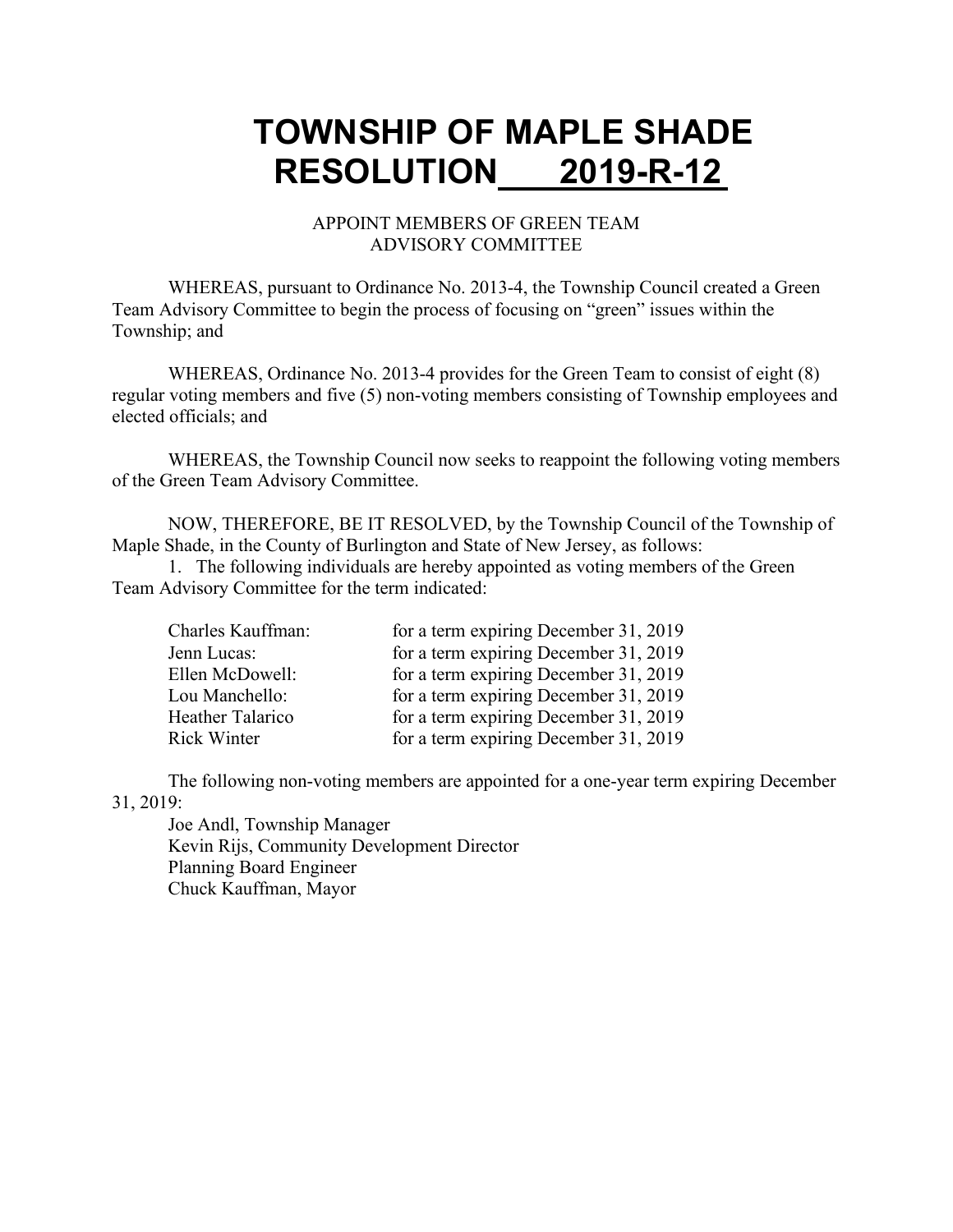### **CERTIFICATION**

I hereby certify the foregoing to be a true copy of a Resolution adopted by the Maple Shade Township Council at a meeting held on January 3, 2019.

Andrea T. McVeigh, Township Clerk

 $\overline{\phantom{a}}$ 

| $D$ $\mathbf{1}$ $\mathbf{1}$ $\mathbf{1}$ $\mathbf{0}$ will will $\mathbf{v}$<br>$J$ , $\omega$ $J$ |               |               |             |             |                |               |
|------------------------------------------------------------------------------------------------------|---------------|---------------|-------------|-------------|----------------|---------------|
| COUNCIL                                                                                              | <b>MOTION</b> | <b>SECOND</b> | <b>AYES</b> | <b>NAYS</b> | <b>ABSTAIN</b> | <b>ABSENT</b> |
| Manchello                                                                                            |               |               |             |             |                |               |
| <b>Nunes</b>                                                                                         |               |               | x           |             |                |               |
| Volpe                                                                                                |               |               |             |             |                |               |
| Wiest                                                                                                |               | A             | A           |             |                |               |
| Kauffman                                                                                             |               |               |             |             |                |               |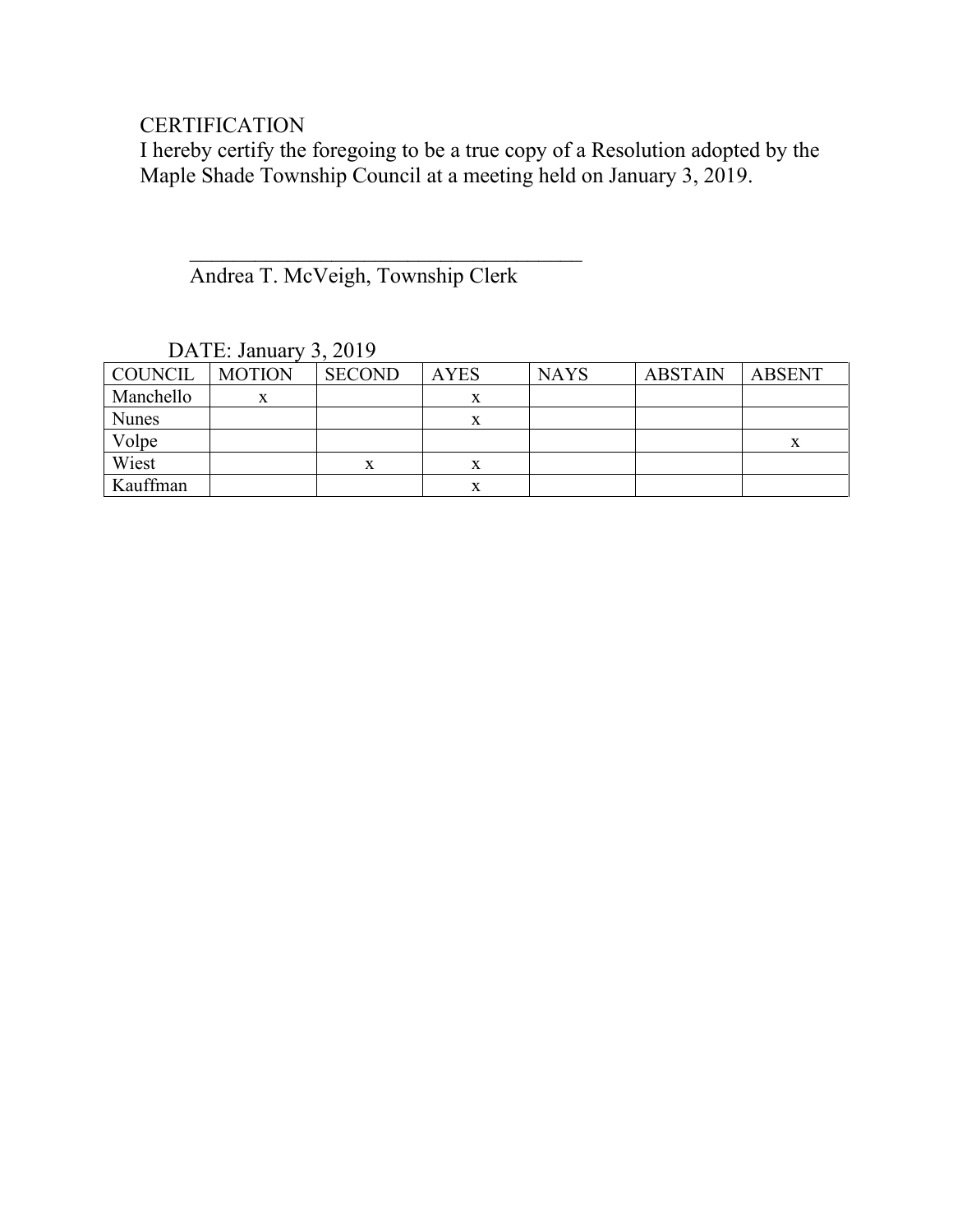#### APPOINT COMMISSIONERS PROFESSIONAL MUNICIPAL MANAGEMENT JOINT INSURANCE FUND

WHEREAS, the Township of Maple Shade is a charter member of the Professional Municipal Management Joint Insurance Fund; and

WHEREAS, it is the desire of the Township Council to designate certain appointees, said appointees to serve as Fund Commissioners for the year 2019.

NOW, THEREFORE, BE IT RESOLVED by the Township Council of the Township of Maple Shade, in the County of Burlington and State of New Jersey, that the following appointments be approved:

Township Manager - Commissioner

Mayor Chuck Kauffman - Alternate Commissioner

I hereby certify the foregoing to be a true copy of a Resolution adopted by the Township Council of the Township of Maple Shade, County of Burlington, State of New Jersey at a meeting held on January 3, 2019.

| $LMLL$ . Jailual $y_1$ , $LUI$ |               |               |             |             |                |               |
|--------------------------------|---------------|---------------|-------------|-------------|----------------|---------------|
| <b>COUNCIL</b>                 | <b>MOTION</b> | <b>SECOND</b> | <b>AYES</b> | <b>NAYS</b> | <b>ABSTAIN</b> | <b>ABSENT</b> |
| Manchello                      |               |               |             |             |                |               |
| <b>Nunes</b>                   |               |               |             |             |                |               |
| Volpe                          |               |               |             |             |                | х             |
| Wiest                          |               | x             | ́           |             |                |               |
| Kauffman                       |               |               |             |             |                |               |

Andrea T. McVeigh, Township Clerk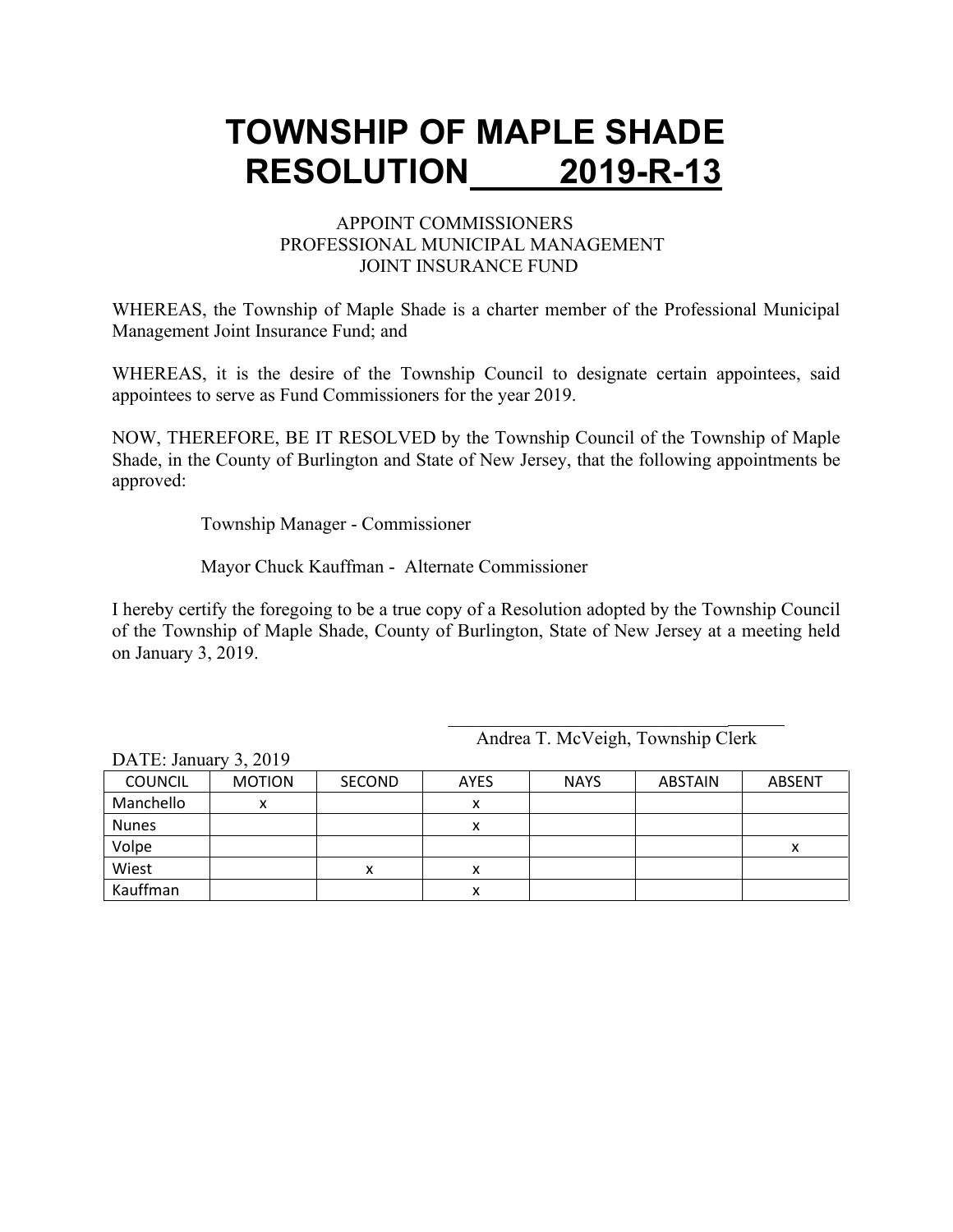#### DESIGNATION OF PUBLIC AGENCY COMPLIANCE OFFICER

WHEREAS, N.J.A.C. 17:27.3.2 requires all public agencies awarding contracts for goods and services and/or construction contracts to appoint a Public Agency Compliance Officer (PACO) for a one year term; and

WHEREAS, a Public Agency Compliance Officer is the liaison between the Division of Contract Compliance and Equal Employment Opportunity in Public Contracts and the public agency and the PACO is the point of contact for all matters concerning implementation and administration of N.J.S.A. 10:5-31, et. seq. and its implementing regulations at N.J.A.C 17:27-1.1, et. seq.; and

WHEREAS, the Township Council desires to appoint the Township Manager as its Public Agency Compliance Officer for 2019.

NOW, THEREFORE, BE IT RESOLVED, by the Township Council of the Township of Maple Shade, in the County of Burlington and State of New Jersey, as follows:

1. That the Township Council, for the aforementioned reasons, hereby appoints the Township Manager as the Public Agency Compliance Officer in accordance with N.J.A.C. 17:27-3.2 for a period of one year, beginning January 1, 2019.

I hereby certify the foregoing to be a true copy of a Resolution adopted by the Township Council of the Township of Maple Shade, County of Burlington and State of New Jersey at a meeting held on January 3, 2019.

Andrea T. McVeigh, Township Clerk

| <b>MOTION</b> | <b>SECOND</b> | <b>AYES</b> | <b>NAYS</b> | <b>ABSTAIN</b> | <b>ABSENT</b> |
|---------------|---------------|-------------|-------------|----------------|---------------|
|               |               |             |             |                |               |
|               |               |             |             |                |               |
|               |               |             |             |                | ́             |
|               | л             | л           |             |                |               |
|               |               | л           |             |                |               |
|               |               |             |             |                |               |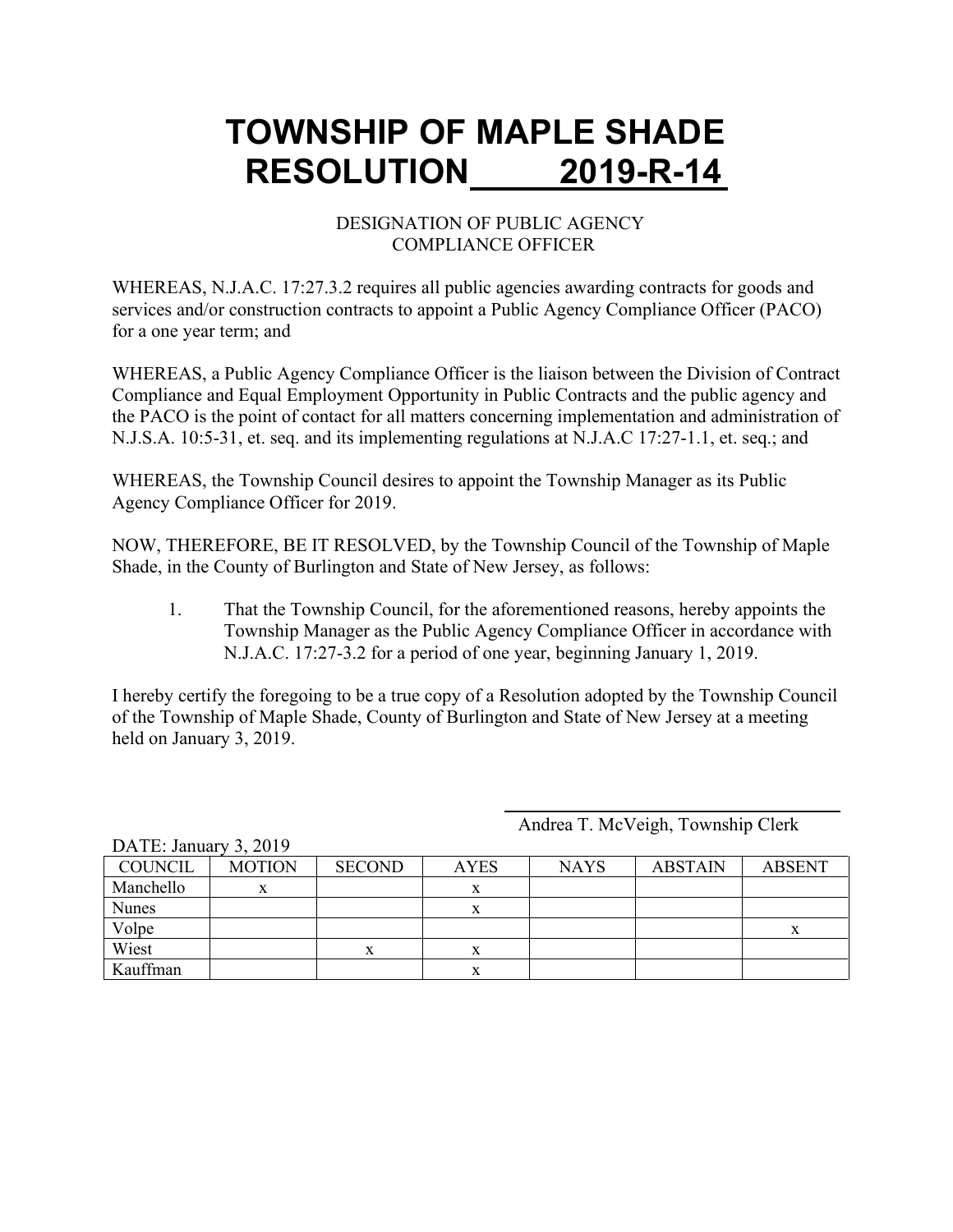#### SET INTEREST RATE AND GRACE PERIOD AND YEAR END PENALTY

WHEREAS, N.J.S.A. 54:4-67 as amended and supplemented permits the Governing Body of a municipality to establish, by Resolution, the rate of interest to be charged for tax delinquents.

NOW, THEREFORE, BE IT RESOLVED by the Township Council of the Township of Maple Shade in the County of Burlington and State of New Jersey, as follows:

- 1. That interest rates for overdue taxes and utility fees are hereby set at eight (8) percent for the first \$1,500.00 and eighteen (18) percent in excess of \$1,500.00.
- 2. Taxes in excess of \$10,000.00 will be charged a rate of six (6) percent interest on December 31st. This is known as a year-end penalty under N.J.S.A. 54:4-67.
- 3. Property taxes shall be due and payable quarterly on February 1st, May 1st, August 1st and November 1st of each year with a ten-day grace period, after which dates, if unpaid, shall become delinquent with interest charged as set forth above and reverting back to the due date on any quarterly installment of taxes.

I hereby certify the foregoing to be a true copy of a Resolution adopted by the Township Council of the Township of Maple Shade, County of Burlington, State of New Jersey at a meeting held on January 3, 2019.

Andrea T. McVeigh Township Clerk

|                | 1.111<br>----- |               |             |             |                |               |  |
|----------------|----------------|---------------|-------------|-------------|----------------|---------------|--|
| <b>COUNCIL</b> | <b>MOTION</b>  | <b>SECOND</b> | <b>AYES</b> | <b>NAYS</b> | <b>ABSTAIN</b> | <b>ABSENT</b> |  |
| Manchello      | v<br>Λ         |               |             |             |                |               |  |
| <b>Nunes</b>   |                |               |             |             |                |               |  |
| Volpe          |                |               |             |             |                |               |  |
| Wiest          |                | х             |             |             |                |               |  |
| Kauffman       |                |               |             |             |                |               |  |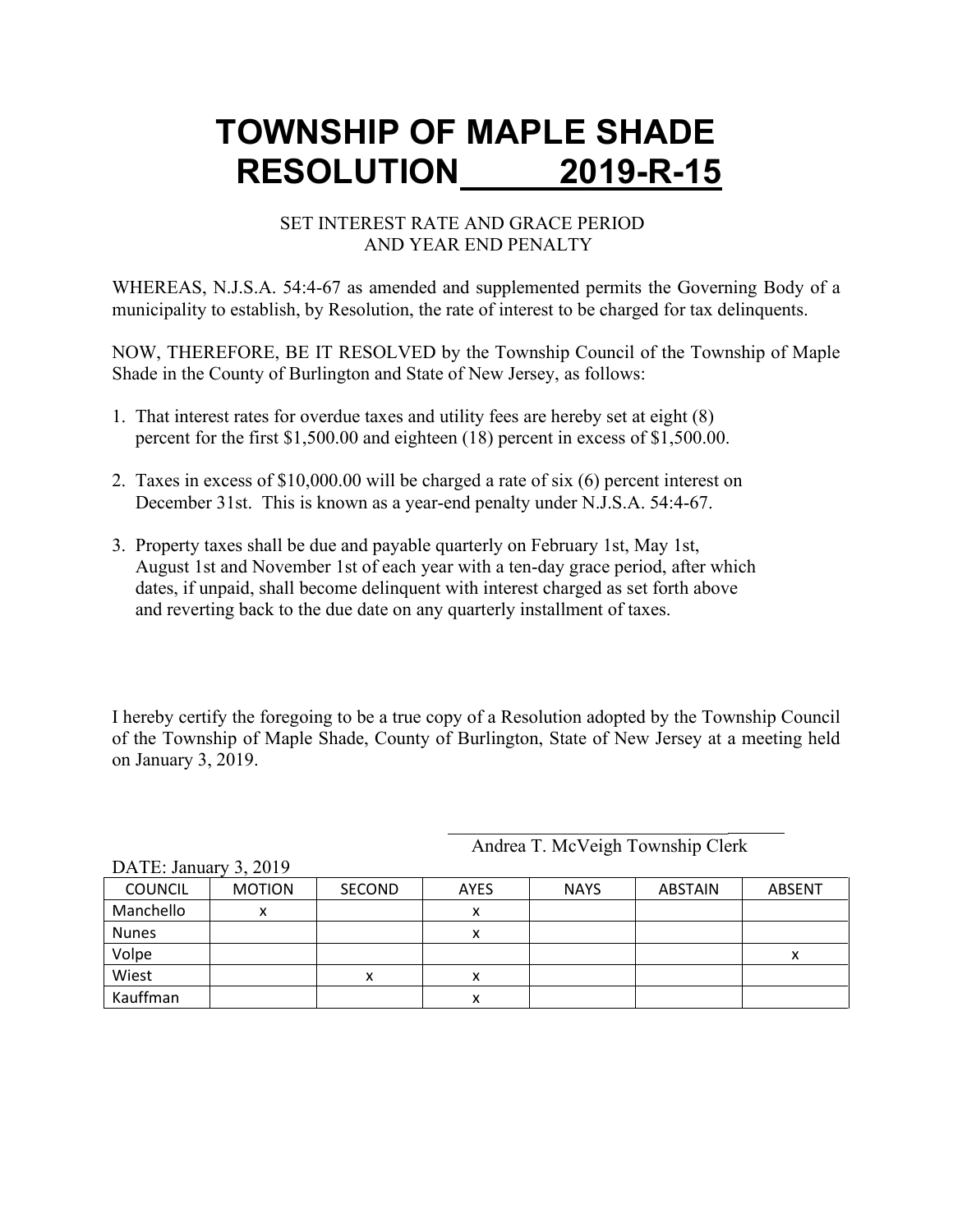#### APPOINT MUNICIPAL TAX SEARCH OFFICER

WHEREAS, N.J.S.A. 54:5-11 provides that the Governing Body of each Municipality shall from time to time, by resolution, designate a bonded official of the Municipality to make examinations of Township records as to unpaid municipal liens and to certify the result thereof; and

WHEREAS, the Township Council now desires to make said appointment.

NOW, THEREFORE, BE IT RESOLVED, by the Township Council of the Township of Maple Shade, in the County of Burlington and State of New Jersey, as follows:

1. That the Township Council, for the aforementioned reasons, hereby appoints Christine Taylor to the position of Municipal Tax Search Officer.

I hereby certify the foregoing to be a true copy of a Resolution adopted by the Township Council of the Township of Maple Shade, County of Burlington and State of New Jersey at a meeting held January 3, 2019.

| DATE: January 3, 2019 |               |               |             |             |                |               |  |  |
|-----------------------|---------------|---------------|-------------|-------------|----------------|---------------|--|--|
| <b>COUNCIL</b>        | <b>MOTION</b> | <b>SECOND</b> | <b>AYES</b> | <b>NAYS</b> | <b>ABSTAIN</b> | <b>ABSENT</b> |  |  |
| Manchello             | x             |               |             |             |                |               |  |  |
| <b>Nunes</b>          |               |               | х           |             |                |               |  |  |
| Volpe                 |               |               |             |             |                | X             |  |  |
| Wiest                 |               |               |             |             |                |               |  |  |
| Kauffman              |               |               | x           |             |                |               |  |  |

Andrea T. McVeigh, Township Clerk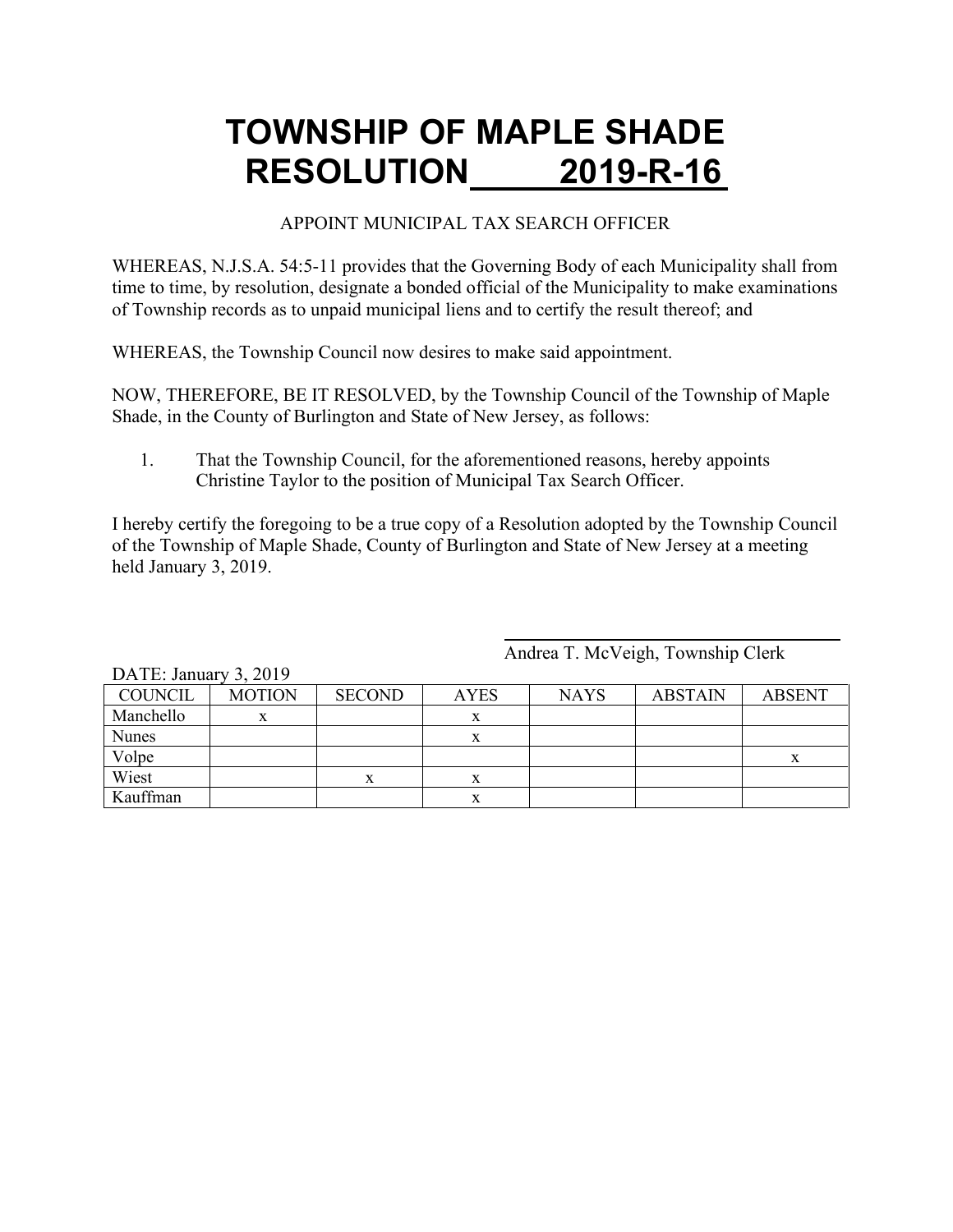#### AUTHORIZE TAX ASSESSOR TO FILE APPEALS, OMITTED AND ADDED ASSESSMENT APPEALS, AND ROLLBACK COMPLAINTS WITH THE BURLINGTON COUNTY BOARD OF TAXATION

WHEREAS, a statutory provision is made for review and correction of errors prior to certification of an assessment list; and

WHEREAS, provision is also allowed for the discovery and correction of errors after establishment of the tax rate; and

WHEREAS, changes in property ownership at time necessitates adjustments in the veterans and/or senior citizen deduction allowed on the assessment list; and

WHEREAS, responsibility for maintenance and correction of the assessment list rests with the Tax Assessor subject to specific laws and regulations and subject to review by Township Council and advice of the Municipal Attorney.

NOW, THEREFORE, BE IT RESOLVED by the Township Council of the Township of Maple Shade in the County of Burlington and State of New Jersey that the Tax Assessor is hereby authorized to file with the Burlington County Board of Taxation all such appeals, including Omitted and Added Assessment Appeals as may be necessary to maintain accuracy and equality in the assessment list of the Township of Maple Shade subject to the advice of the Municipal Attorney and review by the Township Council.

BE IT FURTHER RESOLVED that the Tax Assessor is hereby authorized to file with the Burlington County Board of Taxation rollback complaints.

I herby certify the foregoing to be a true copy of a Resolution adopted by the Township Council of the Township of Maple Shade, County of Burlington and State of New Jersey at a meeting held on January 3, 2019.

| Andrea T. McVeigh, Township Clerk |  |
|-----------------------------------|--|

| $D$ $\iota$ $\iota$ $L$ $\iota$ , $\upsilon$ $\mu$ $\iota$ $\mu$ $\mu$ , $\upsilon$ | $J$ , $\sim$ $J$ |               |             |             |                |               |
|-------------------------------------------------------------------------------------|------------------|---------------|-------------|-------------|----------------|---------------|
| <b>COUNCIL</b>                                                                      | <b>MOTION</b>    | <b>SECOND</b> | <b>AYES</b> | <b>NAYS</b> | <b>ABSTAIN</b> | <b>ABSENT</b> |
| Manchello                                                                           | Λ                |               | v<br>Λ      |             |                |               |
| <b>Nunes</b>                                                                        |                  |               | v           |             |                |               |
| Volpe                                                                               |                  |               |             |             |                |               |
| Wiest                                                                               |                  | x             | x           |             |                |               |
| Kauffman                                                                            |                  |               | x           |             |                |               |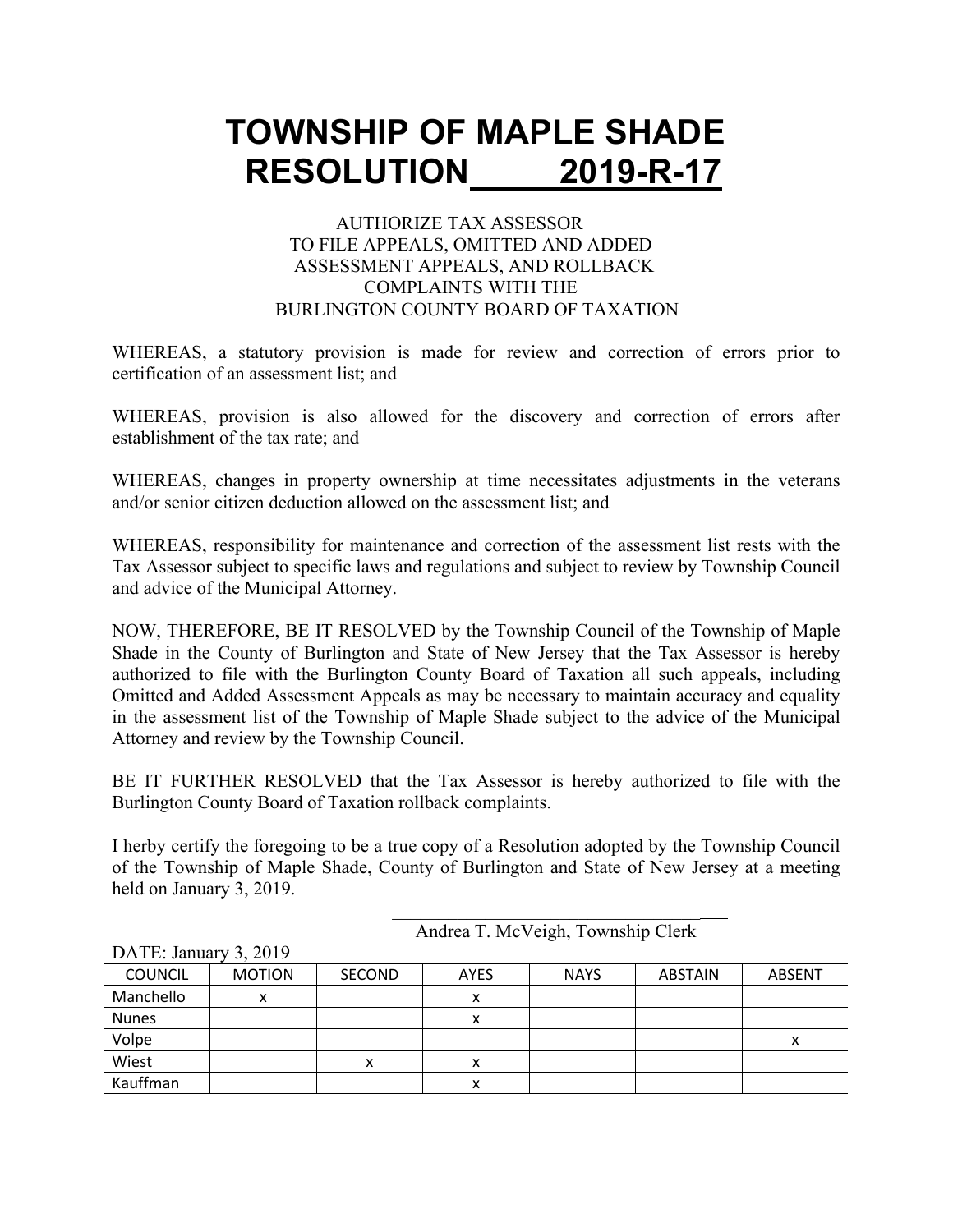#### AUTHORIZE TOWNSHIP TAX COLLECTOR AND DEPUTY TAX COLLECTOR TO FILE PROOFS OF CLAIM WITH THE UNITED STATES BANKRUPTCY COURT WITH RESPECT TO VARIOUS BANKRUPTCIES

WHEREAS, the Township Tax Collector has requested that the Township Council authorize the Tax Collector and Deputy Tax Collector to file Proofs of Claim with the United States Bankruptcy Court on behalf of the Township; and

WHEREAS, the Township Council has reviewed said request and desires to act favorably with respect thereto.

NOW, THEREFORE BE IT RESOLVED by the Township Council of the Township of Maple Shade in the County of Burlington and State of New Jersey, as follows:

1. That the Township Council, for the aforementioned reasons, hereby authorized the Tax Collector and Deputy Tax Collector to file Proofs of claim with the United States Bankruptcy Court on behalf of the Township.

I hereby certify the foregoing to be a true copy of a Resolution approved by the Township Council of the Township of Maple Shade, County of Burlington and State of New Jersey at a meeting held January 3, 2019.

Andrea T. McVeigh, Township Clerk

| <b>COUNCIL</b> | <b>MOTION</b> | <b>SECOND</b> | <b>AYES</b> | <b>NAYS</b> | <b>ABSTAIN</b> | <b>ABSENT</b> |
|----------------|---------------|---------------|-------------|-------------|----------------|---------------|
| Manchello      |               |               |             |             |                |               |
| <b>Nunes</b>   |               |               |             |             |                |               |
| Volpe          |               |               |             |             |                |               |
| Wiest          |               |               |             |             |                |               |
| Kauffman       |               |               |             |             |                |               |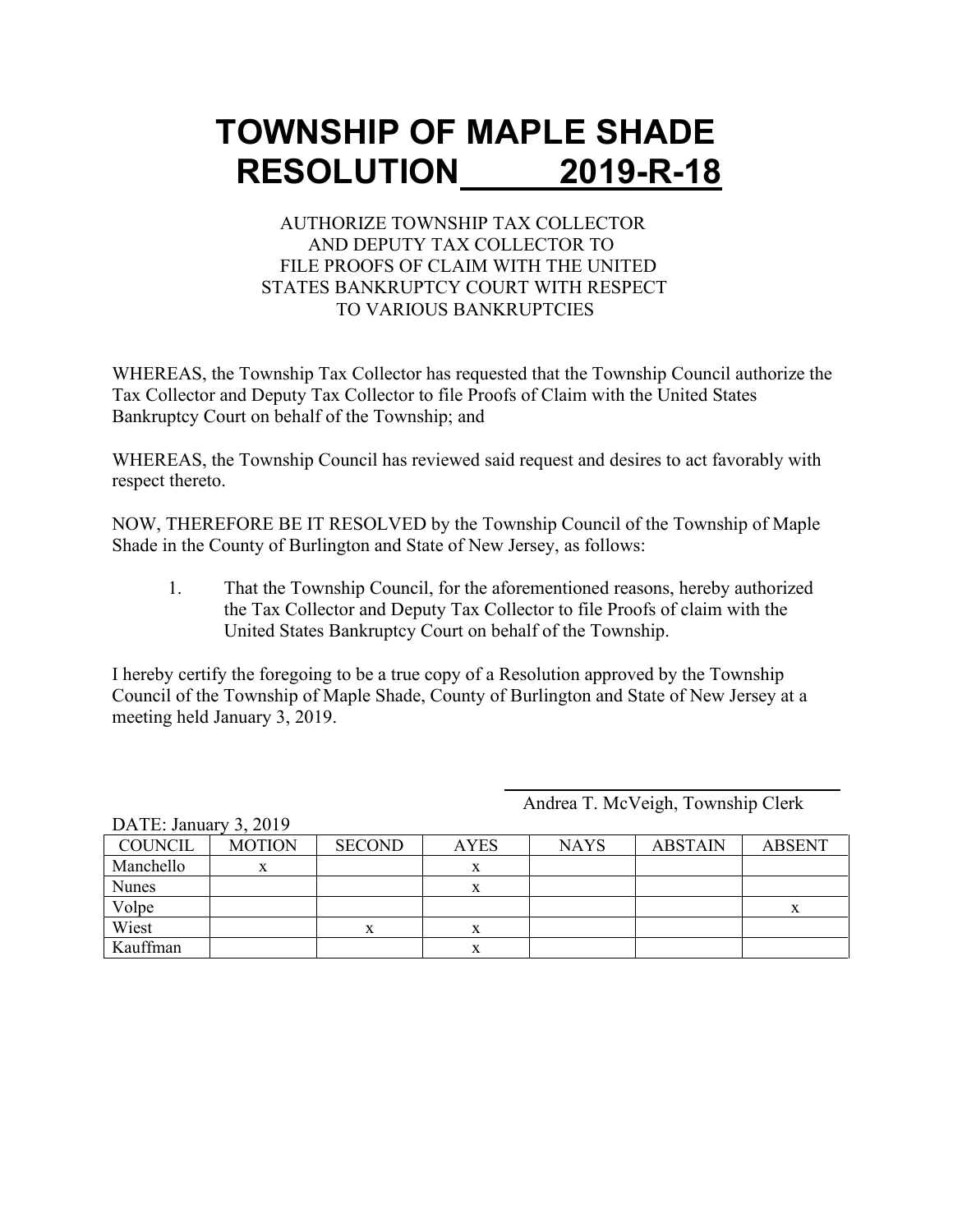#### CANCEL TAX BALANCES UNDER \$10.00

WHEREAS, the Tax Collector has requested that the Township Council adopt a Resolution granting cancellation of tax balances under \$10.00, which is permitted under N.J.S.A. 40A:5- 17.1.

NOW, THEREFORE, BE IT RESOLVED by the Township Council of the Township of Maple Shade in the County of Burlington and State of New Jersey, as follows:

1. That the Township Council, for the aforementioned reasons, hereby grants canceling tax balances under \$10.00.

I hereby certify the foregoing to be a true copy of a Resolution adopted by the Township Council of the Township of Maple Shade, County of Burlington and State of New Jersey at a meeting held on January 3, 2019.

Andrea T. McVeigh, Township Clerk

\_\_\_\_\_\_\_\_\_\_\_\_\_\_\_\_\_\_\_\_\_\_\_\_\_\_\_\_\_\_

|                | 7.4017        |               |             |             |                |               |
|----------------|---------------|---------------|-------------|-------------|----------------|---------------|
| <b>COUNCIL</b> | <b>MOTION</b> | <b>SECOND</b> | <b>AYES</b> | <b>NAYS</b> | <b>ABSTAIN</b> | <b>ABSENT</b> |
| Manchello      | Λ             |               | ́           |             |                |               |
| <b>Nunes</b>   |               |               | ́           |             |                |               |
| Volpe          |               |               |             |             |                | Λ             |
| Wiest          |               | ́             | ́           |             |                |               |
| Kauffman       |               |               | ́           |             |                |               |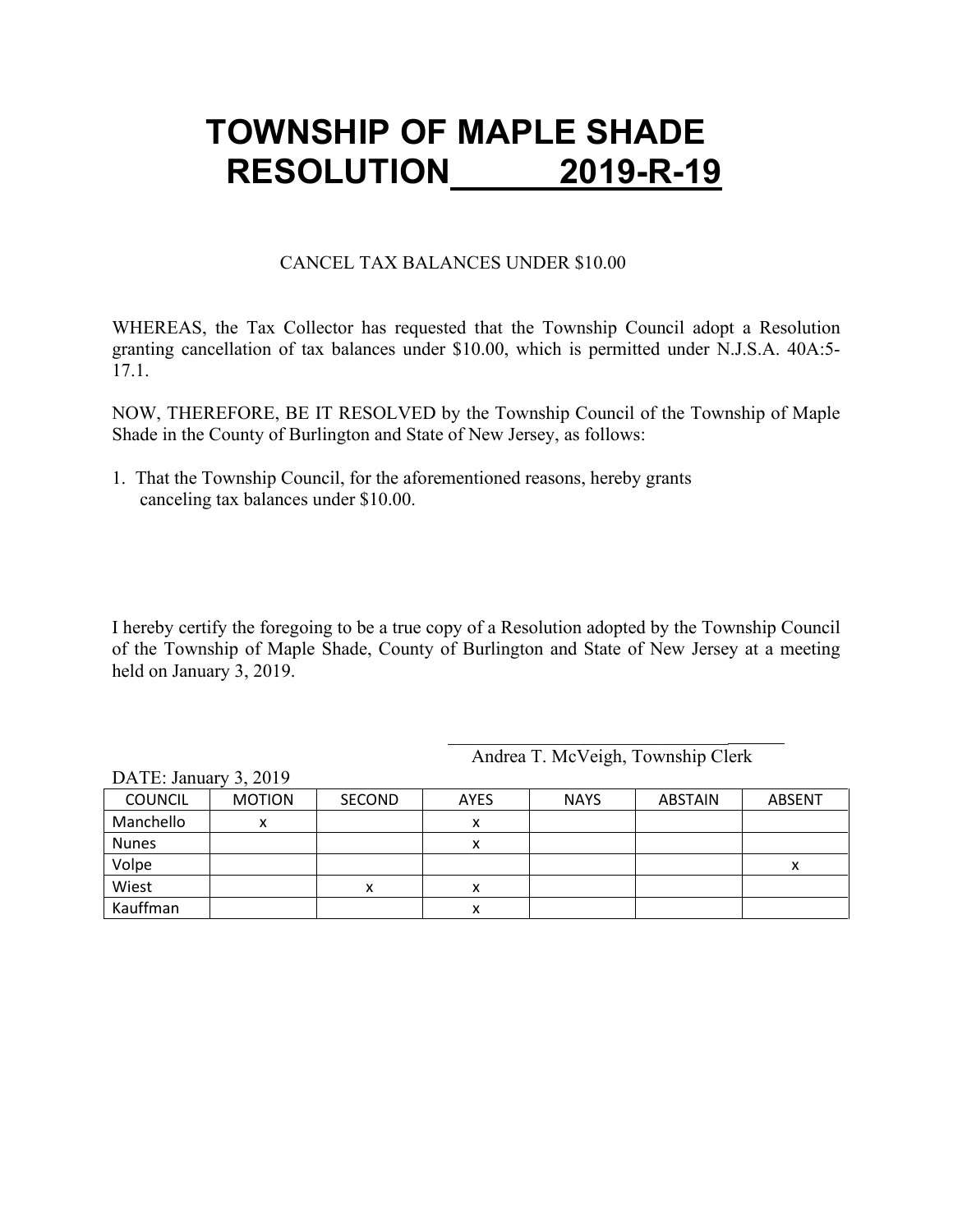#### AUTHORIZE TAX COLLECTOR TO MAKE ROUTINE ADJUSTMENTS OF UTILITY ACCOUNTS AND REFUND DUPLICATE PAYMENTS

WHEREAS, the Municipal Tax Collector has recommended that the Township Council grant authorization to the Tax Collector to make routine adjustments of certain water and sewer utility accounts and refund duplicate payments - erroneous payments with proper documentation; and

WHEREAS, these adjustments may be required in the event of errors in billing, transfer of payments, credits for the filling of swimming pools as permitted by the Administrative Code.

NOW, THEREFORE, BE IT RESOLVED by the Township Council of the Township of Maple Shade in the County of Burlington and State of New Jersey, as follows:

 1. That the Municipal Tax Collector be and is hereby authorized and directed to adjust water and sewer utility accounts where indicated and for certain reasons.

I hereby certify the foregoing to be a true copy of a Resolution adopted by the Township Council of the Township of Maple Shade, County of Burlington and State of New Jersey at a meeting held on January 3, 2019.

Andrea T. McVeigh, Township Clerk

| DATE. January 5, 2019 |               |               |             |             |                |               |
|-----------------------|---------------|---------------|-------------|-------------|----------------|---------------|
| <b>COUNCIL</b>        | <b>MOTION</b> | <b>SECOND</b> | <b>AYES</b> | <b>NAYS</b> | <b>ABSTAIN</b> | <b>ABSENT</b> |
| Manchello             | x             |               | x           |             |                |               |
| <b>Nunes</b>          |               |               | ⋏           |             |                |               |
| Volpe                 |               |               |             |             |                |               |
| Wiest                 |               | х             | х           |             |                |               |
| Kauffman              |               |               | х           |             |                |               |

 $\Gamma$ ATE: January 2, 2010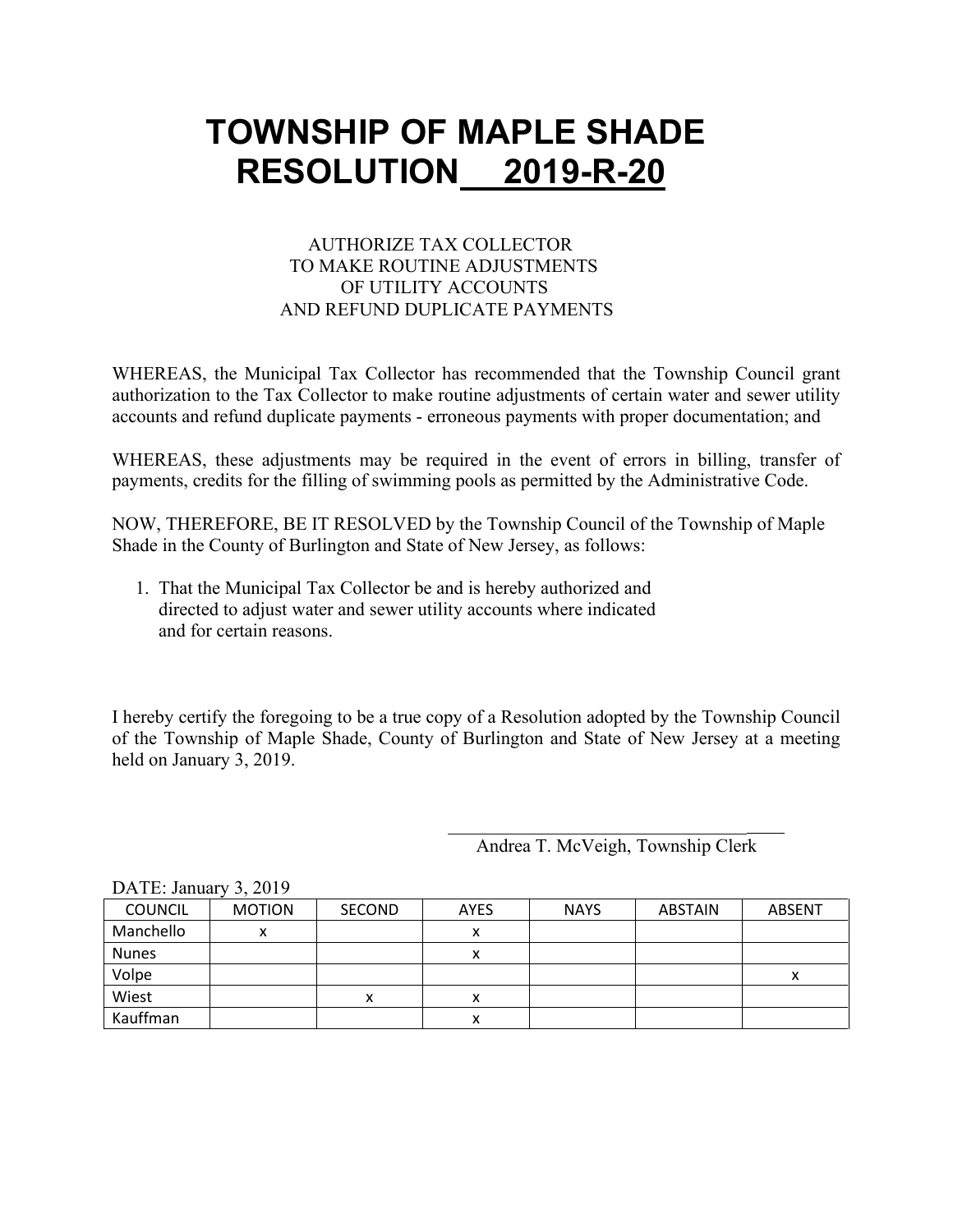### AUTHORIZE THE ASSESSMENT OF \$100.00 FEE FOR DUPLICATE TAX SALE CERTIFICATES

WHEREAS, changes to the tax sale law now permit the issuance of a duplicate tax sale certificate for third-party lien holders and duplicate tax sale certificates must be approved by the Governing Body on a specific Resolution; and NJSA 54:5-52.1.

WHEREAS, the Township Tax Collector has requested that the Township Council authorize the Tax Collector to charge a fee of \$100.00 per certificate prior to the issuance of said duplicate tax sale certificate; and

WHEREAS, the Township can no longer accept Affidavits of Redemption from third-party lien holders in lieu of the cancelled certificate; and

WHEREAS, the Township Council has reviewed said request and desires to act favorably with respect thereto.

NOW, THEREFORE, BE IT RESOLVED by the Township Council of the Township of Maple Shade in the County of Burlington and State of New Jersey, as follows:

1. That the Township Council, for the aforementioned reasons, hereby authorizes the Tax Collector to charge a fee of \$100.00 per certificate prior to the issuance of a duplicate tax sale certificate and that the Township can no longer accept Affidavits of Redemption from third-party lien holders in lieu of the cancelled certificate.

I hereby certify the foregoing to be a true copy of a Resolution adopted by the Township Council of the Township of Maple Shade, County of Burlington and State of New Jersey at a meeting held January 3, 2019.

Andrea T. McVeigh, Township Clerk

| DATE. Jailualy 3, $\angle$ 019 |               |               |             |             |                |               |
|--------------------------------|---------------|---------------|-------------|-------------|----------------|---------------|
| <b>COUNCIL</b>                 | <b>MOTION</b> | <b>SECOND</b> | <b>AYES</b> | <b>NAYS</b> | <b>ABSTAIN</b> | <b>ABSENT</b> |
| Manchello                      |               |               | л           |             |                |               |
| <b>Nunes</b>                   |               |               |             |             |                |               |
| Volpe                          |               |               |             |             |                | x             |
| Wiest                          |               |               | л           |             |                |               |
| Kauffman                       |               |               |             |             |                |               |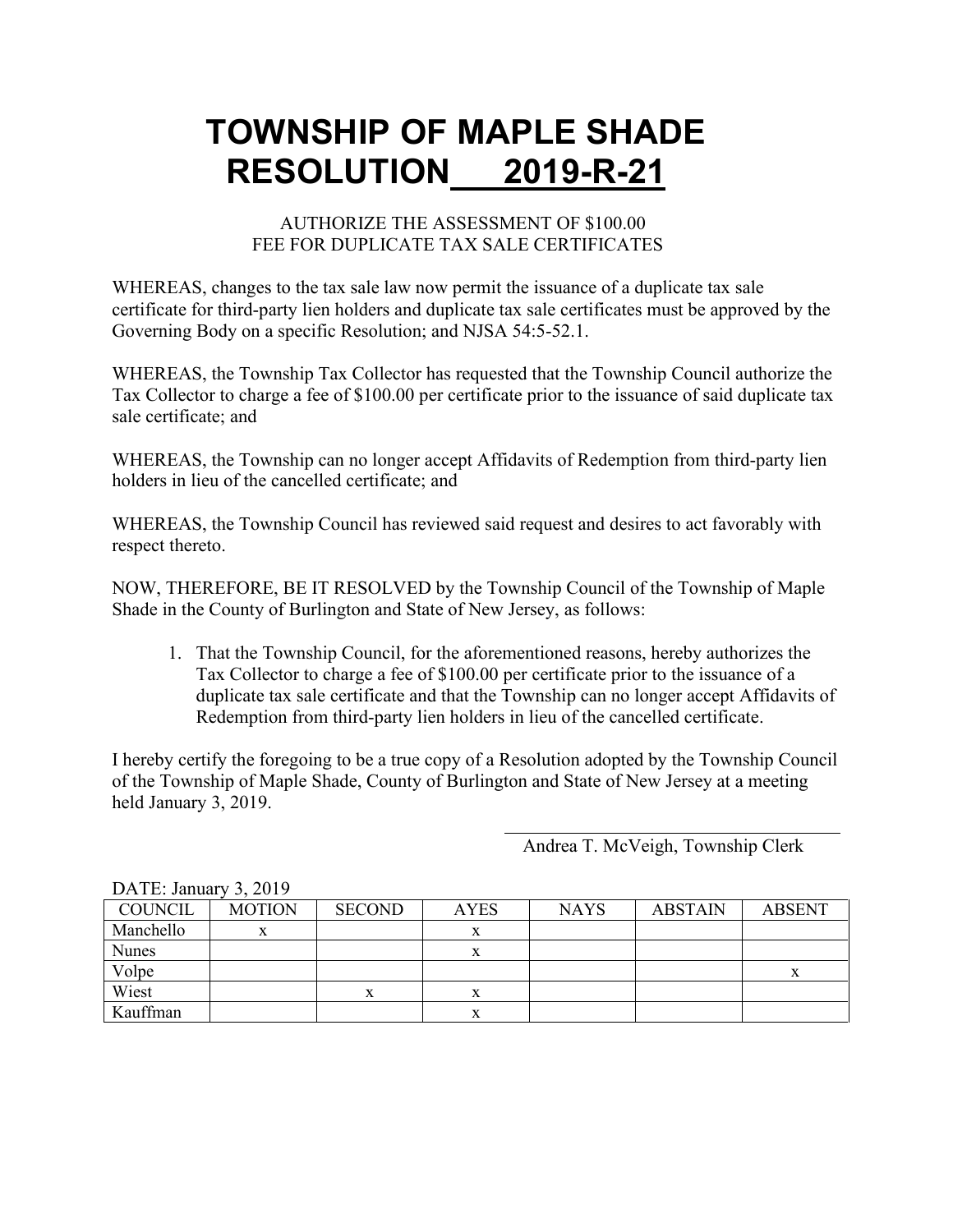### AUTHORIZE TAX COLLECTOR TO TRANSFER ERRONEOUS TAX PAYMENTS WITH PROPER DOCUMENTATION TO THE CORRECT ACCOUNT AND REFUND DUPLICATE PAYMENTS

WHEREAS, the Tax Collector has requested authorization to transfer erroneous tax payments, with proper documentation, from the payee to the correct account; and

WHEREAS, the Tax Collector has also requested authorization to refund duplicate payments erroneous payments with proper documentation.

NOW, THEREFORE, BE IT RESOLVED by the Township Council of the Township of Maple Shade in the County of Burlington and State of New Jersey, as follows:

- 1. That the Township Council, for the aforementioned reasons, hereby authorizes the Township Tax Collector to transfer tax payments with proper documentation from the payee to the correct accounts.
- 2. That the Township Council, for the aforementioned reasons, hereby authorizes the Township Tax Collector to refund duplicate payments - erroneous payments, with proper documentation.

I hereby certify the foregoing to be a true copy of a Resolution adopted by the Township Council of the Township of Maple Shade, County of Burlington and State of New Jersey at a meeting held on January 3, 2019.

> \_\_\_\_\_\_\_\_\_\_\_\_\_\_\_\_\_\_\_\_\_\_\_\_\_\_\_\_\_\_ Andrea T. McVeigh, Township Clerk

| DATE: January $3, 2019$ |               |               |             |             |         |        |
|-------------------------|---------------|---------------|-------------|-------------|---------|--------|
| <b>COUNCIL</b>          | <b>MOTION</b> | <b>SECOND</b> | <b>AYES</b> | <b>NAYS</b> | ABSTAIN | ABSENT |
| Manchello               | x             |               | x           |             |         |        |
| <b>Nunes</b>            |               |               | x           |             |         |        |
| Volpe                   |               |               |             |             |         |        |
| Wiest                   |               | х             | х           |             |         |        |
| Kauffman                |               |               | Λ           |             |         |        |